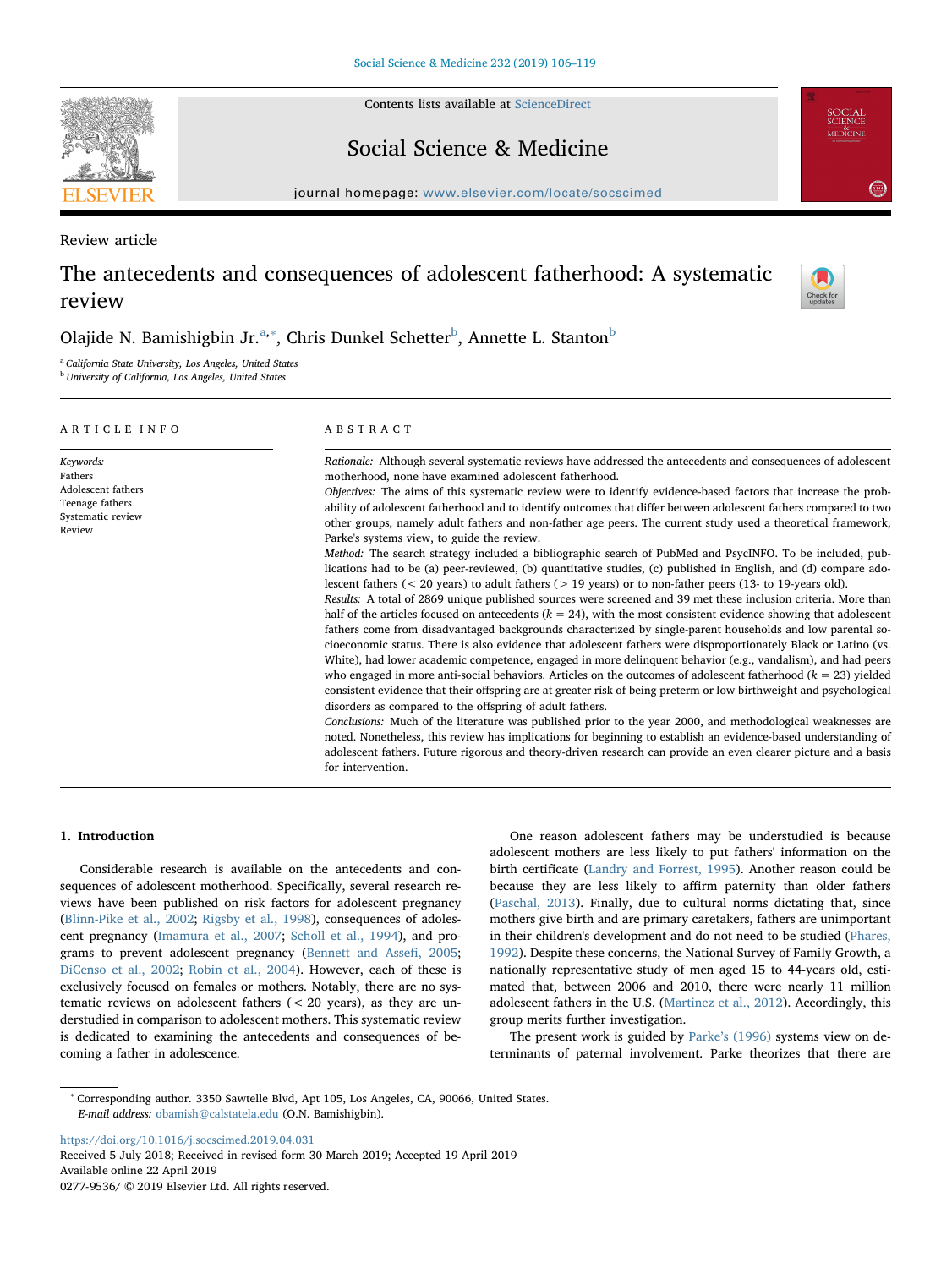individual influences, familial influences, extra-familial influences, and cultural influences, all related to a father's involvement with the family. Individual influences refer to a father's attitudes about fatherhood and timing of entry into the parental role. Familial influences include the father-child relationship and the mother-child relationship. Extra-familial influences refer to the father's relationship with his relatives, neighbors, friends, or co-workers. Finally, cultural influences involve childhood cultures of boys and girls, attitudes concerning parental gender roles, and ethnicity-related family values and beliefs. Parke's systems view was chosen to guide the current paper because it focuses specifically on the experiences of fathers and differentiates between individual and external influences.

Here, Parke'[s \(1996\)](#page-13-8) view is extended by exploring how antecedents such as individual, familial, extra-familial, and cultural influences predict entry into adolescent fatherhood, and by examining how entry into adolescent fatherhood predicts consequences related to the father, the child, and the child's mother. Although Parke's systems view does include cultural influences, which has ethnicity-related family values, this review will explore race/ethnicity as a separate antecedent of adolescent fatherhood. Although it precedes adolescent fatherhood, race/ethnicity does not appropriately fit into any of these categories because it is a social construct strongly associated with material and psychosocial resources. Accordingly, when exploring race/ethnicity as an antecedent to adolescent fatherhood, considerations on the structures that determine the allocation of economic and psychosocial resources by race/ethnicity should be included.

[Fig. 1](#page-1-0) displays the hypothesized conceptual psychosocial life course model, which considers the life course of men from adolescence to adulthood. In the model, race/ethnicity, individual, familial, extra-familial, and cultural influences predict early entry into fatherhood, and early entry into fatherhood predicts consequences for the father himself and the father's subsequent family. It is important to note that the model shows a direct association between antecedents and consequences. For example, childhood SES is associated with SES in adulthood, and this pattern may be true regardless of entry into adolescent fatherhood. In the interest of focusing on research in which temporal precedence may be inferred, studies for which temporal precedence cannot be inferred are not included (tables available from

authors; [Bamishigbin, 2017](#page-12-3)). An exception to this rule is that crosssectional studies are included when they involve factors that clearly precede adolescent fatherhood (e.g., parental education) or clearly occur after fatherhood (e.g., parental satisfaction).

#### 2. Method

## 2.1. Search strategy

The search strategy involved a search of PubMed using a combination of the following National Library of Medicine's indexed search terms, known as Medical Subject Headings (MeSH) descriptors, and other key phrases. In several searches, an asterisk that locates several related terms (e.g., father\* also searches for fathers, fatherhood) was used. The six PubMed searches used a combination of the MeSH terms for "father\*" and "adolescen\*," a combination of the MeSH terms for "pregnancy in adolescence" and the word (fathers), "adolescent fathers" in quotations (which searches only for studies with the exact phrase), a combination of the phrases (adolescent fathers) and (outcomes), a combination of the MeSH term for "paternal ages" and the word (outcomes), and a combination of the phrase (teenage pregnancy) and (fathers). PsycINFO was searched using the Psychological Index Terms (APA Subject Heading System), which are similar in function to MeSH terms. The six PsycINFO searches used "adolescent father," "adolescent pregnancy" in combination with the term "fathers," a combination of the phrases (teenage pregnancy) and (fathers), the phrase (teenage fathers), (adolescent fathers) in combination with the word (fathers), a combination of the phrases (adolescent fathers) and (consequences), and a combination of (adolescent pregnancy) and (fathers). Searches were conducted from June through August of 2016.

#### 2.2. Inclusion criteria

The studies included in the review met these a priori criteria: (a) quantitative, (b) published in English or translated into English, (c) published in a peer-reviewed journal, (d) used the definition of an adolescent father as < 20 years old, (e) had a sample of at least 30 adolescent fathers, (f) included significance testing comparing

<span id="page-1-0"></span>

Fig. 1. Conceptual Model of the Antecedents and Consequences of Adolescent Fatherhood. This figure depicts a hypothesized conceptual model of potential antecedents and consequences of adolescent fatherhood. The antecedent factors (e.g., race/ethnicity, individual influences) may be associated with increased risk of adolescent fatherhood and adolescent fatherhood may be associated with certain individual, familial, and socioeconomic outcomes.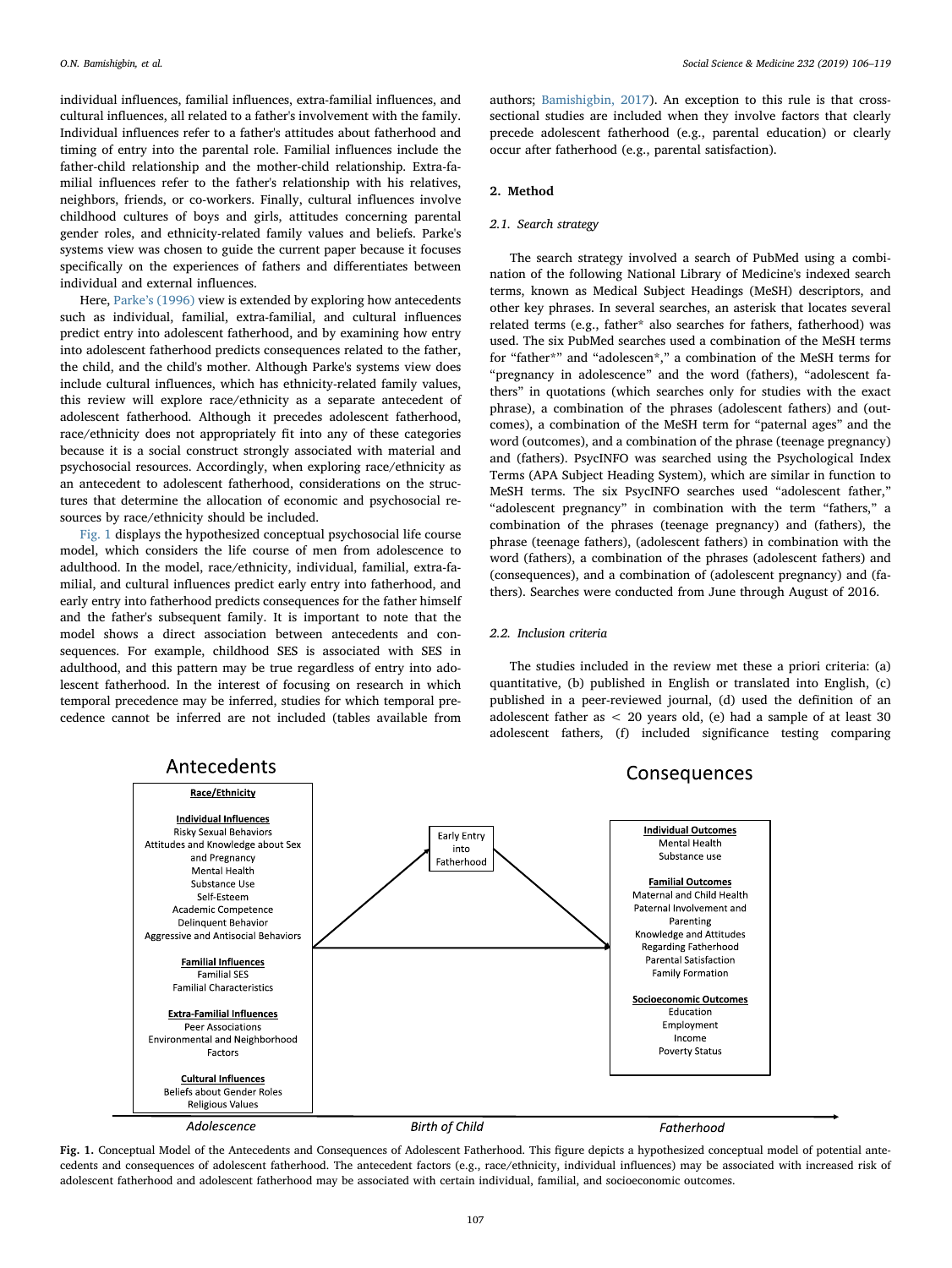adolescent fathers to one of the following groups: adult fathers  $(> 19$ years old), age peers (13- to 19-years old) who are not fathers, or a group comprised of men who may or may not have had children as adults, hereby referred to as 'adult men.'

Only published peer-reviewed studies were reviewed in an effort to assess high quality studies and the authors acknowledge the risk for publication bias. The comparison groups were either non-father age peers or adult fathers. The comparison to non-father age peers allows the researchers to examine differences between adolescent fathers and their peers who did not have children. The comparison to adult fathers allows the researchers to examine differences between adolescent fathers and fathers who had children at more normative ages. Studies of expectant fathers were excluded because not all pregnancies are carried to term. This study only assessed quantitative studies to examine statistically significant ( $p < .05$ ) differences between adolescent fathers and their comparison group. A minimum of 30 adolescent fathers was an inclusion criterion for this study because the ability to draw meaningful comparisons between groups is greatly diminished with samples less than 30 [\(Belle and Millard, 2002](#page-12-4)).

#### 2.3. Screening process

[Fig. 2](#page-2-0) displays the flowchart of the screening process, which was conducted following Preferred Reporting Items for Systematic Reviews and Meta-Analyses (PRISMA; [Moher et al., 2009](#page-13-9)) guidelines. The PRISMA checklist is provided in online Supplementary Table S1. In total, 4358 sources (PubMed: 2724 sources and PsycINFO: 1279 sources) were located. After removing duplicate studies, books, and book chapters, 2869 unique sources remained. Two independent reviewers (trained research assistants) then screened titles and abstracts for relevance. If studies were not related to fathers, parenting, pregnancy, or parental age, they were eliminated. Reviewers had 86% agreement. Discrepancies were resolved by a third independent reviewer (first author). After title and abstract screening, two independent reviewers (trained research assistants) conducted a full-text review with an interrater agreement of 92%. Discrepancies were resolved through discussion.

Studies were classified into one of two non-mutually exclusive categories, either antecedents or consequences of adolescent fatherhood. A study was identified as concerning antecedents if it prospectively measured factors prior to entry into adolescent fatherhood or retrospectively measured factors that preceded (or could theoretically precede) entry into fatherhood. Example antecedents are parental education, sexual behaviors assessed in adolescence, or adolescent sexual behaviors measured retrospectively. Studies were categorized as consequences if they compared adolescent fathers to non-adolescent fathers in the period after the birth of the child. Example consequences are paternal involvement, income, or educational attainment assessed after the birth of the child. As stated before, this paper focused mostly on prospective, longitudinal studies. Cross-sectional findings are only included in this paper if they contain factors that precede adolescent fatherhood (e.g., parental education) or factors that could occur only

<span id="page-2-0"></span>

Fig. 2. Flow of reports into the current systematic review.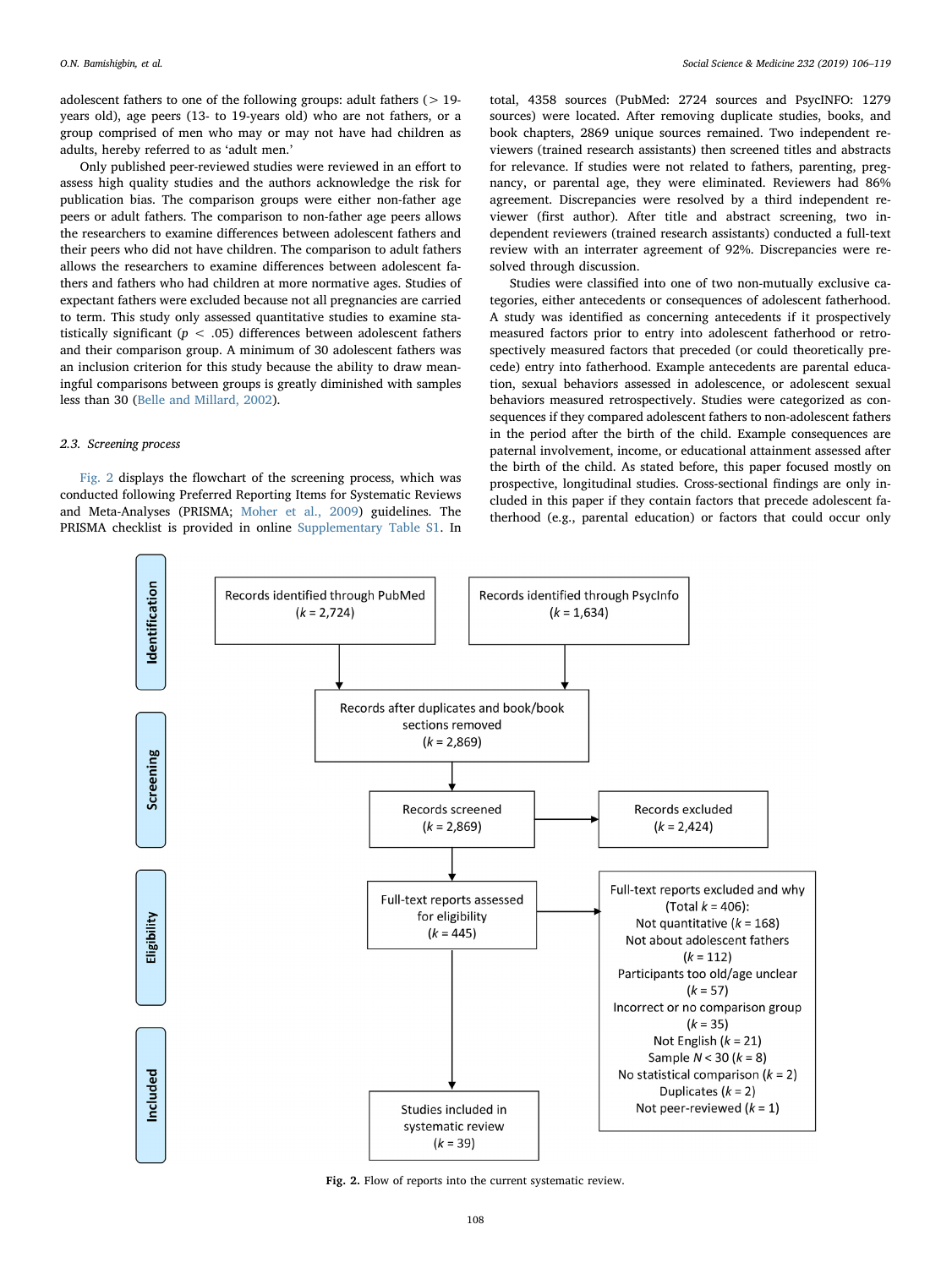<span id="page-3-0"></span>

| France<br>USA<br>USA<br>USA<br>USA<br>USA<br>USA<br>USA<br><b>USA</b><br>USA<br>USA<br>USA<br>USA<br>USA<br>USA<br>USA<br><b>USA</b><br><b>USA</b><br>USA<br>USA<br>USA<br>USA<br>USA<br>USA<br>USA<br>USA<br>USA<br>USA<br>USA<br>USA<br>USA<br>USA<br>USA<br>Ĕ<br>ŬK<br>Retrospective Chart Review/Record Linkage/Case Control<br>Retrospective Chart Review/Record Linkage/Case Control<br>Retrospective Chart Review/Record Linkage/Case Control<br>Retrospective Chart Review/Record Linkage/Case Control<br>Retrospective Chart Review/Record Linkage/Case Control<br>Retrospective Chart Review/Record Linkage/Case Control<br>Retrospective Chart Review/Record Linkage/Case Control<br>Retrospective Chart Review/Record Linkage/Case Control<br>Retrospective Chart Review/Record Linkage/Case Control<br>Cross-sectional<br>Cross-sectional<br>Cross-sectional<br>Cross-sectional<br>Cross-sectional<br>Study Design<br>Longitudinal<br>Longitudinal<br>Longitudinal<br>Longitudinal<br>Longitudinal<br>Longitudinal<br>Longitudinal<br>Longitudinal<br>Longitudinal<br>Longitudinal<br>Longitudinal<br>Longitudinal<br>Longitudinal<br>ongitudinal<br>Longitudinal<br>Longitudinal<br>Longitudinal<br>Longitudinal<br>Longitudinal<br>Longitudinal<br>Longitudinal<br>Longitudinal<br>Longitudinal<br>Longitudinal<br>Longitudinal<br>No; Transition Research on Adjudicated Youth in Community Settings (TRACS)<br>No; Longitudinal Survey of Labor Market Experience of Youth-1997 (NLSY-97)<br>No; Fragile Families and Child Well-Being Study (FFCWS)<br>No; National Survey of Families and Households (NSFH)<br>Yes; Missouri Maternally Linked Vital Statistic Records<br>Yes; National Longitudinal Study of Adolescent Health<br>Yes; Early Childhood Longitudinal Study-Birth Cohort<br>Yes; Danish Psychiatric Central Research Register<br>No; National Child Development Study (NCDS)<br>Yes; Elmira Nurse Family Partnership Project<br>Yes; Rochester Youth Development Study<br>Independent Dataset (Yes or No; Dataset)<br>Yes; USA Linked Birth/Infant Dataset<br>Yes; Finnish Prenatal Study of ADHD<br>Yes; High School and Beyond Survey<br>Yes; Malaysian Mental Health Study<br>Yes; North Dakota Birth Certificates<br>Yes; Longitudinal Pre-School Study<br>Yes; National Comorbidity Survey<br>Yes; Oregon Youth Study (OYS)<br>No; University of Tennessee<br>No; University of Tennessee<br>Yes; Mid-Western Juveniles<br>No; Pittsburgh Youth Study<br>No; Pittsburgh Youth Study<br>Yes; Fathers from Thailand<br>Yes; French Army Survey<br>Yes; Richmond Juveniles<br>Yes; Woodlawn Study<br>Yes; Project TALENT<br>No; NLSY-79<br>No; NLSY-79<br><b>No; NLSY-79</b><br>No; NLSY-79<br><b>No; NLSY-97</b><br>No; NLSY-97<br><b>No; FFCWS</b><br>Vo; TRACS<br>No; NCDS<br>No; NSFH<br>Antecedent; Consequence<br>Antecedent; Consequence<br>Antecedent; Consequence<br>Antecedent; Consequence<br>Antecedent; Consequence<br>Antecedent; Consequence<br>Antecedent; Consequence<br>Antecedent; Consequence<br>Type of Study<br>Consequence<br>Consequence<br>Consequence<br>Consequence<br>Consequence<br>Consequence<br>Consequence<br>Consequence<br>Consequence<br>Consequence<br>Consequence<br>Consequence<br>Consequence<br>Consequence<br>Consequence<br>Antecedent<br>Antecedent<br>Antecedent<br>Antecedent<br>Antecedent<br>Antecedent<br>Antecedent<br>Antecedent<br>Antecedent<br>Antecedent<br>Antecedent<br>Antecedent<br>Antecedent<br>Antecedent<br>Antecedent<br>Antecedent<br>2010<br>2015<br>2015<br>2009<br>2010<br>2015<br>2012<br>1989<br>1995<br>1998<br>2009<br>2015<br>2014<br>1999<br>1995<br>1996<br>1986<br>1998<br>2003<br>2012<br>2006<br>1978<br>2008<br>1992<br>1995<br>1998<br>1993<br>1992<br>1987<br>1997<br>2004<br>2002<br>1987<br>2011<br>1997<br>2011<br>Year<br>2011<br>2011<br>2002<br>Krishnaswamy et al.<br>Assini-Meytin et al.<br>Stouthamer-Loeber<br>Herrenkohl et al.<br>McLaughlin et al<br>Thomberry et al.<br>Ketterlinus et al.<br>Mollborn et al.<br>Khurana et al.<br>McGrath et al.<br>Dearden et al<br>Sriyasak et al<br>Dearden et al<br>Landers et al.<br>Fletcher et al<br>Kessler et al.<br>Auroux et al<br>Chudal et al.<br>Hanson et al<br>Sipsma et al.<br>Campa et al.<br>Rivara et al.<br>Unruh et al.<br>Rivara et al.<br>Unruh et al.<br>Heath et al.<br>Heath et al.<br>Farrie et al.<br>Fagan et al.<br>Pirog-Good<br>Biello et al.<br>Elster et al.<br>Pirog-Good<br>Fagot et al.<br>Chen et al.<br>Card et al.<br>Abel et al.<br>Alio et al.<br>Wei et al.<br>Authors | Study characteristics of 39 reviewed studies. |  |  |          |
|-----------------------------------------------------------------------------------------------------------------------------------------------------------------------------------------------------------------------------------------------------------------------------------------------------------------------------------------------------------------------------------------------------------------------------------------------------------------------------------------------------------------------------------------------------------------------------------------------------------------------------------------------------------------------------------------------------------------------------------------------------------------------------------------------------------------------------------------------------------------------------------------------------------------------------------------------------------------------------------------------------------------------------------------------------------------------------------------------------------------------------------------------------------------------------------------------------------------------------------------------------------------------------------------------------------------------------------------------------------------------------------------------------------------------------------------------------------------------------------------------------------------------------------------------------------------------------------------------------------------------------------------------------------------------------------------------------------------------------------------------------------------------------------------------------------------------------------------------------------------------------------------------------------------------------------------------------------------------------------------------------------------------------------------------------------------------------------------------------------------------------------------------------------------------------------------------------------------------------------------------------------------------------------------------------------------------------------------------------------------------------------------------------------------------------------------------------------------------------------------------------------------------------------------------------------------------------------------------------------------------------------------------------------------------------------------------------------------------------------------------------------------------------------------------------------------------------------------------------------------------------------------------------------------------------------------------------------------------------------------------------------------------------------------------------------------------------------------------------------------------------------------------------------------------------------------------------------------------------------------------------------------------------------------------------------------------------------------------------------------------------------------------------------------------------------------------------------------------------------------------------------------------------------------------------------------------------------------------------------------------------------------------------------------------------------------------------------------------------------------------------------------------------------------------------------------------------------------------------------------------------------------------------------------------------------------------------------------------------------------------------------------------------------------------------------------------------------------------------------------------------------------------------------------------------------------------------------------------------------------------------------------------------------------------------------------------------------------------------------------------------------------------------------------------------------------------------------------------------------------------------------------------------------------------------------------------------------------|-----------------------------------------------|--|--|----------|
|                                                                                                                                                                                                                                                                                                                                                                                                                                                                                                                                                                                                                                                                                                                                                                                                                                                                                                                                                                                                                                                                                                                                                                                                                                                                                                                                                                                                                                                                                                                                                                                                                                                                                                                                                                                                                                                                                                                                                                                                                                                                                                                                                                                                                                                                                                                                                                                                                                                                                                                                                                                                                                                                                                                                                                                                                                                                                                                                                                                                                                                                                                                                                                                                                                                                                                                                                                                                                                                                                                                                                                                                                                                                                                                                                                                                                                                                                                                                                                                                                                                                                                                                                                                                                                                                                                                                                                                                                                                                                                                                                                                         |                                               |  |  | Country  |
|                                                                                                                                                                                                                                                                                                                                                                                                                                                                                                                                                                                                                                                                                                                                                                                                                                                                                                                                                                                                                                                                                                                                                                                                                                                                                                                                                                                                                                                                                                                                                                                                                                                                                                                                                                                                                                                                                                                                                                                                                                                                                                                                                                                                                                                                                                                                                                                                                                                                                                                                                                                                                                                                                                                                                                                                                                                                                                                                                                                                                                                                                                                                                                                                                                                                                                                                                                                                                                                                                                                                                                                                                                                                                                                                                                                                                                                                                                                                                                                                                                                                                                                                                                                                                                                                                                                                                                                                                                                                                                                                                                                         |                                               |  |  |          |
|                                                                                                                                                                                                                                                                                                                                                                                                                                                                                                                                                                                                                                                                                                                                                                                                                                                                                                                                                                                                                                                                                                                                                                                                                                                                                                                                                                                                                                                                                                                                                                                                                                                                                                                                                                                                                                                                                                                                                                                                                                                                                                                                                                                                                                                                                                                                                                                                                                                                                                                                                                                                                                                                                                                                                                                                                                                                                                                                                                                                                                                                                                                                                                                                                                                                                                                                                                                                                                                                                                                                                                                                                                                                                                                                                                                                                                                                                                                                                                                                                                                                                                                                                                                                                                                                                                                                                                                                                                                                                                                                                                                         |                                               |  |  |          |
|                                                                                                                                                                                                                                                                                                                                                                                                                                                                                                                                                                                                                                                                                                                                                                                                                                                                                                                                                                                                                                                                                                                                                                                                                                                                                                                                                                                                                                                                                                                                                                                                                                                                                                                                                                                                                                                                                                                                                                                                                                                                                                                                                                                                                                                                                                                                                                                                                                                                                                                                                                                                                                                                                                                                                                                                                                                                                                                                                                                                                                                                                                                                                                                                                                                                                                                                                                                                                                                                                                                                                                                                                                                                                                                                                                                                                                                                                                                                                                                                                                                                                                                                                                                                                                                                                                                                                                                                                                                                                                                                                                                         |                                               |  |  |          |
|                                                                                                                                                                                                                                                                                                                                                                                                                                                                                                                                                                                                                                                                                                                                                                                                                                                                                                                                                                                                                                                                                                                                                                                                                                                                                                                                                                                                                                                                                                                                                                                                                                                                                                                                                                                                                                                                                                                                                                                                                                                                                                                                                                                                                                                                                                                                                                                                                                                                                                                                                                                                                                                                                                                                                                                                                                                                                                                                                                                                                                                                                                                                                                                                                                                                                                                                                                                                                                                                                                                                                                                                                                                                                                                                                                                                                                                                                                                                                                                                                                                                                                                                                                                                                                                                                                                                                                                                                                                                                                                                                                                         |                                               |  |  |          |
|                                                                                                                                                                                                                                                                                                                                                                                                                                                                                                                                                                                                                                                                                                                                                                                                                                                                                                                                                                                                                                                                                                                                                                                                                                                                                                                                                                                                                                                                                                                                                                                                                                                                                                                                                                                                                                                                                                                                                                                                                                                                                                                                                                                                                                                                                                                                                                                                                                                                                                                                                                                                                                                                                                                                                                                                                                                                                                                                                                                                                                                                                                                                                                                                                                                                                                                                                                                                                                                                                                                                                                                                                                                                                                                                                                                                                                                                                                                                                                                                                                                                                                                                                                                                                                                                                                                                                                                                                                                                                                                                                                                         |                                               |  |  |          |
|                                                                                                                                                                                                                                                                                                                                                                                                                                                                                                                                                                                                                                                                                                                                                                                                                                                                                                                                                                                                                                                                                                                                                                                                                                                                                                                                                                                                                                                                                                                                                                                                                                                                                                                                                                                                                                                                                                                                                                                                                                                                                                                                                                                                                                                                                                                                                                                                                                                                                                                                                                                                                                                                                                                                                                                                                                                                                                                                                                                                                                                                                                                                                                                                                                                                                                                                                                                                                                                                                                                                                                                                                                                                                                                                                                                                                                                                                                                                                                                                                                                                                                                                                                                                                                                                                                                                                                                                                                                                                                                                                                                         |                                               |  |  |          |
|                                                                                                                                                                                                                                                                                                                                                                                                                                                                                                                                                                                                                                                                                                                                                                                                                                                                                                                                                                                                                                                                                                                                                                                                                                                                                                                                                                                                                                                                                                                                                                                                                                                                                                                                                                                                                                                                                                                                                                                                                                                                                                                                                                                                                                                                                                                                                                                                                                                                                                                                                                                                                                                                                                                                                                                                                                                                                                                                                                                                                                                                                                                                                                                                                                                                                                                                                                                                                                                                                                                                                                                                                                                                                                                                                                                                                                                                                                                                                                                                                                                                                                                                                                                                                                                                                                                                                                                                                                                                                                                                                                                         |                                               |  |  |          |
|                                                                                                                                                                                                                                                                                                                                                                                                                                                                                                                                                                                                                                                                                                                                                                                                                                                                                                                                                                                                                                                                                                                                                                                                                                                                                                                                                                                                                                                                                                                                                                                                                                                                                                                                                                                                                                                                                                                                                                                                                                                                                                                                                                                                                                                                                                                                                                                                                                                                                                                                                                                                                                                                                                                                                                                                                                                                                                                                                                                                                                                                                                                                                                                                                                                                                                                                                                                                                                                                                                                                                                                                                                                                                                                                                                                                                                                                                                                                                                                                                                                                                                                                                                                                                                                                                                                                                                                                                                                                                                                                                                                         |                                               |  |  |          |
|                                                                                                                                                                                                                                                                                                                                                                                                                                                                                                                                                                                                                                                                                                                                                                                                                                                                                                                                                                                                                                                                                                                                                                                                                                                                                                                                                                                                                                                                                                                                                                                                                                                                                                                                                                                                                                                                                                                                                                                                                                                                                                                                                                                                                                                                                                                                                                                                                                                                                                                                                                                                                                                                                                                                                                                                                                                                                                                                                                                                                                                                                                                                                                                                                                                                                                                                                                                                                                                                                                                                                                                                                                                                                                                                                                                                                                                                                                                                                                                                                                                                                                                                                                                                                                                                                                                                                                                                                                                                                                                                                                                         |                                               |  |  | Finland  |
|                                                                                                                                                                                                                                                                                                                                                                                                                                                                                                                                                                                                                                                                                                                                                                                                                                                                                                                                                                                                                                                                                                                                                                                                                                                                                                                                                                                                                                                                                                                                                                                                                                                                                                                                                                                                                                                                                                                                                                                                                                                                                                                                                                                                                                                                                                                                                                                                                                                                                                                                                                                                                                                                                                                                                                                                                                                                                                                                                                                                                                                                                                                                                                                                                                                                                                                                                                                                                                                                                                                                                                                                                                                                                                                                                                                                                                                                                                                                                                                                                                                                                                                                                                                                                                                                                                                                                                                                                                                                                                                                                                                         |                                               |  |  |          |
|                                                                                                                                                                                                                                                                                                                                                                                                                                                                                                                                                                                                                                                                                                                                                                                                                                                                                                                                                                                                                                                                                                                                                                                                                                                                                                                                                                                                                                                                                                                                                                                                                                                                                                                                                                                                                                                                                                                                                                                                                                                                                                                                                                                                                                                                                                                                                                                                                                                                                                                                                                                                                                                                                                                                                                                                                                                                                                                                                                                                                                                                                                                                                                                                                                                                                                                                                                                                                                                                                                                                                                                                                                                                                                                                                                                                                                                                                                                                                                                                                                                                                                                                                                                                                                                                                                                                                                                                                                                                                                                                                                                         |                                               |  |  |          |
|                                                                                                                                                                                                                                                                                                                                                                                                                                                                                                                                                                                                                                                                                                                                                                                                                                                                                                                                                                                                                                                                                                                                                                                                                                                                                                                                                                                                                                                                                                                                                                                                                                                                                                                                                                                                                                                                                                                                                                                                                                                                                                                                                                                                                                                                                                                                                                                                                                                                                                                                                                                                                                                                                                                                                                                                                                                                                                                                                                                                                                                                                                                                                                                                                                                                                                                                                                                                                                                                                                                                                                                                                                                                                                                                                                                                                                                                                                                                                                                                                                                                                                                                                                                                                                                                                                                                                                                                                                                                                                                                                                                         |                                               |  |  |          |
|                                                                                                                                                                                                                                                                                                                                                                                                                                                                                                                                                                                                                                                                                                                                                                                                                                                                                                                                                                                                                                                                                                                                                                                                                                                                                                                                                                                                                                                                                                                                                                                                                                                                                                                                                                                                                                                                                                                                                                                                                                                                                                                                                                                                                                                                                                                                                                                                                                                                                                                                                                                                                                                                                                                                                                                                                                                                                                                                                                                                                                                                                                                                                                                                                                                                                                                                                                                                                                                                                                                                                                                                                                                                                                                                                                                                                                                                                                                                                                                                                                                                                                                                                                                                                                                                                                                                                                                                                                                                                                                                                                                         |                                               |  |  |          |
|                                                                                                                                                                                                                                                                                                                                                                                                                                                                                                                                                                                                                                                                                                                                                                                                                                                                                                                                                                                                                                                                                                                                                                                                                                                                                                                                                                                                                                                                                                                                                                                                                                                                                                                                                                                                                                                                                                                                                                                                                                                                                                                                                                                                                                                                                                                                                                                                                                                                                                                                                                                                                                                                                                                                                                                                                                                                                                                                                                                                                                                                                                                                                                                                                                                                                                                                                                                                                                                                                                                                                                                                                                                                                                                                                                                                                                                                                                                                                                                                                                                                                                                                                                                                                                                                                                                                                                                                                                                                                                                                                                                         |                                               |  |  |          |
|                                                                                                                                                                                                                                                                                                                                                                                                                                                                                                                                                                                                                                                                                                                                                                                                                                                                                                                                                                                                                                                                                                                                                                                                                                                                                                                                                                                                                                                                                                                                                                                                                                                                                                                                                                                                                                                                                                                                                                                                                                                                                                                                                                                                                                                                                                                                                                                                                                                                                                                                                                                                                                                                                                                                                                                                                                                                                                                                                                                                                                                                                                                                                                                                                                                                                                                                                                                                                                                                                                                                                                                                                                                                                                                                                                                                                                                                                                                                                                                                                                                                                                                                                                                                                                                                                                                                                                                                                                                                                                                                                                                         |                                               |  |  |          |
|                                                                                                                                                                                                                                                                                                                                                                                                                                                                                                                                                                                                                                                                                                                                                                                                                                                                                                                                                                                                                                                                                                                                                                                                                                                                                                                                                                                                                                                                                                                                                                                                                                                                                                                                                                                                                                                                                                                                                                                                                                                                                                                                                                                                                                                                                                                                                                                                                                                                                                                                                                                                                                                                                                                                                                                                                                                                                                                                                                                                                                                                                                                                                                                                                                                                                                                                                                                                                                                                                                                                                                                                                                                                                                                                                                                                                                                                                                                                                                                                                                                                                                                                                                                                                                                                                                                                                                                                                                                                                                                                                                                         |                                               |  |  |          |
|                                                                                                                                                                                                                                                                                                                                                                                                                                                                                                                                                                                                                                                                                                                                                                                                                                                                                                                                                                                                                                                                                                                                                                                                                                                                                                                                                                                                                                                                                                                                                                                                                                                                                                                                                                                                                                                                                                                                                                                                                                                                                                                                                                                                                                                                                                                                                                                                                                                                                                                                                                                                                                                                                                                                                                                                                                                                                                                                                                                                                                                                                                                                                                                                                                                                                                                                                                                                                                                                                                                                                                                                                                                                                                                                                                                                                                                                                                                                                                                                                                                                                                                                                                                                                                                                                                                                                                                                                                                                                                                                                                                         |                                               |  |  |          |
|                                                                                                                                                                                                                                                                                                                                                                                                                                                                                                                                                                                                                                                                                                                                                                                                                                                                                                                                                                                                                                                                                                                                                                                                                                                                                                                                                                                                                                                                                                                                                                                                                                                                                                                                                                                                                                                                                                                                                                                                                                                                                                                                                                                                                                                                                                                                                                                                                                                                                                                                                                                                                                                                                                                                                                                                                                                                                                                                                                                                                                                                                                                                                                                                                                                                                                                                                                                                                                                                                                                                                                                                                                                                                                                                                                                                                                                                                                                                                                                                                                                                                                                                                                                                                                                                                                                                                                                                                                                                                                                                                                                         |                                               |  |  |          |
|                                                                                                                                                                                                                                                                                                                                                                                                                                                                                                                                                                                                                                                                                                                                                                                                                                                                                                                                                                                                                                                                                                                                                                                                                                                                                                                                                                                                                                                                                                                                                                                                                                                                                                                                                                                                                                                                                                                                                                                                                                                                                                                                                                                                                                                                                                                                                                                                                                                                                                                                                                                                                                                                                                                                                                                                                                                                                                                                                                                                                                                                                                                                                                                                                                                                                                                                                                                                                                                                                                                                                                                                                                                                                                                                                                                                                                                                                                                                                                                                                                                                                                                                                                                                                                                                                                                                                                                                                                                                                                                                                                                         |                                               |  |  |          |
|                                                                                                                                                                                                                                                                                                                                                                                                                                                                                                                                                                                                                                                                                                                                                                                                                                                                                                                                                                                                                                                                                                                                                                                                                                                                                                                                                                                                                                                                                                                                                                                                                                                                                                                                                                                                                                                                                                                                                                                                                                                                                                                                                                                                                                                                                                                                                                                                                                                                                                                                                                                                                                                                                                                                                                                                                                                                                                                                                                                                                                                                                                                                                                                                                                                                                                                                                                                                                                                                                                                                                                                                                                                                                                                                                                                                                                                                                                                                                                                                                                                                                                                                                                                                                                                                                                                                                                                                                                                                                                                                                                                         |                                               |  |  |          |
|                                                                                                                                                                                                                                                                                                                                                                                                                                                                                                                                                                                                                                                                                                                                                                                                                                                                                                                                                                                                                                                                                                                                                                                                                                                                                                                                                                                                                                                                                                                                                                                                                                                                                                                                                                                                                                                                                                                                                                                                                                                                                                                                                                                                                                                                                                                                                                                                                                                                                                                                                                                                                                                                                                                                                                                                                                                                                                                                                                                                                                                                                                                                                                                                                                                                                                                                                                                                                                                                                                                                                                                                                                                                                                                                                                                                                                                                                                                                                                                                                                                                                                                                                                                                                                                                                                                                                                                                                                                                                                                                                                                         |                                               |  |  |          |
|                                                                                                                                                                                                                                                                                                                                                                                                                                                                                                                                                                                                                                                                                                                                                                                                                                                                                                                                                                                                                                                                                                                                                                                                                                                                                                                                                                                                                                                                                                                                                                                                                                                                                                                                                                                                                                                                                                                                                                                                                                                                                                                                                                                                                                                                                                                                                                                                                                                                                                                                                                                                                                                                                                                                                                                                                                                                                                                                                                                                                                                                                                                                                                                                                                                                                                                                                                                                                                                                                                                                                                                                                                                                                                                                                                                                                                                                                                                                                                                                                                                                                                                                                                                                                                                                                                                                                                                                                                                                                                                                                                                         |                                               |  |  |          |
|                                                                                                                                                                                                                                                                                                                                                                                                                                                                                                                                                                                                                                                                                                                                                                                                                                                                                                                                                                                                                                                                                                                                                                                                                                                                                                                                                                                                                                                                                                                                                                                                                                                                                                                                                                                                                                                                                                                                                                                                                                                                                                                                                                                                                                                                                                                                                                                                                                                                                                                                                                                                                                                                                                                                                                                                                                                                                                                                                                                                                                                                                                                                                                                                                                                                                                                                                                                                                                                                                                                                                                                                                                                                                                                                                                                                                                                                                                                                                                                                                                                                                                                                                                                                                                                                                                                                                                                                                                                                                                                                                                                         |                                               |  |  |          |
|                                                                                                                                                                                                                                                                                                                                                                                                                                                                                                                                                                                                                                                                                                                                                                                                                                                                                                                                                                                                                                                                                                                                                                                                                                                                                                                                                                                                                                                                                                                                                                                                                                                                                                                                                                                                                                                                                                                                                                                                                                                                                                                                                                                                                                                                                                                                                                                                                                                                                                                                                                                                                                                                                                                                                                                                                                                                                                                                                                                                                                                                                                                                                                                                                                                                                                                                                                                                                                                                                                                                                                                                                                                                                                                                                                                                                                                                                                                                                                                                                                                                                                                                                                                                                                                                                                                                                                                                                                                                                                                                                                                         |                                               |  |  | Malaysia |
|                                                                                                                                                                                                                                                                                                                                                                                                                                                                                                                                                                                                                                                                                                                                                                                                                                                                                                                                                                                                                                                                                                                                                                                                                                                                                                                                                                                                                                                                                                                                                                                                                                                                                                                                                                                                                                                                                                                                                                                                                                                                                                                                                                                                                                                                                                                                                                                                                                                                                                                                                                                                                                                                                                                                                                                                                                                                                                                                                                                                                                                                                                                                                                                                                                                                                                                                                                                                                                                                                                                                                                                                                                                                                                                                                                                                                                                                                                                                                                                                                                                                                                                                                                                                                                                                                                                                                                                                                                                                                                                                                                                         |                                               |  |  |          |
|                                                                                                                                                                                                                                                                                                                                                                                                                                                                                                                                                                                                                                                                                                                                                                                                                                                                                                                                                                                                                                                                                                                                                                                                                                                                                                                                                                                                                                                                                                                                                                                                                                                                                                                                                                                                                                                                                                                                                                                                                                                                                                                                                                                                                                                                                                                                                                                                                                                                                                                                                                                                                                                                                                                                                                                                                                                                                                                                                                                                                                                                                                                                                                                                                                                                                                                                                                                                                                                                                                                                                                                                                                                                                                                                                                                                                                                                                                                                                                                                                                                                                                                                                                                                                                                                                                                                                                                                                                                                                                                                                                                         |                                               |  |  | Denmark  |
|                                                                                                                                                                                                                                                                                                                                                                                                                                                                                                                                                                                                                                                                                                                                                                                                                                                                                                                                                                                                                                                                                                                                                                                                                                                                                                                                                                                                                                                                                                                                                                                                                                                                                                                                                                                                                                                                                                                                                                                                                                                                                                                                                                                                                                                                                                                                                                                                                                                                                                                                                                                                                                                                                                                                                                                                                                                                                                                                                                                                                                                                                                                                                                                                                                                                                                                                                                                                                                                                                                                                                                                                                                                                                                                                                                                                                                                                                                                                                                                                                                                                                                                                                                                                                                                                                                                                                                                                                                                                                                                                                                                         |                                               |  |  |          |
|                                                                                                                                                                                                                                                                                                                                                                                                                                                                                                                                                                                                                                                                                                                                                                                                                                                                                                                                                                                                                                                                                                                                                                                                                                                                                                                                                                                                                                                                                                                                                                                                                                                                                                                                                                                                                                                                                                                                                                                                                                                                                                                                                                                                                                                                                                                                                                                                                                                                                                                                                                                                                                                                                                                                                                                                                                                                                                                                                                                                                                                                                                                                                                                                                                                                                                                                                                                                                                                                                                                                                                                                                                                                                                                                                                                                                                                                                                                                                                                                                                                                                                                                                                                                                                                                                                                                                                                                                                                                                                                                                                                         |                                               |  |  |          |
|                                                                                                                                                                                                                                                                                                                                                                                                                                                                                                                                                                                                                                                                                                                                                                                                                                                                                                                                                                                                                                                                                                                                                                                                                                                                                                                                                                                                                                                                                                                                                                                                                                                                                                                                                                                                                                                                                                                                                                                                                                                                                                                                                                                                                                                                                                                                                                                                                                                                                                                                                                                                                                                                                                                                                                                                                                                                                                                                                                                                                                                                                                                                                                                                                                                                                                                                                                                                                                                                                                                                                                                                                                                                                                                                                                                                                                                                                                                                                                                                                                                                                                                                                                                                                                                                                                                                                                                                                                                                                                                                                                                         |                                               |  |  |          |
|                                                                                                                                                                                                                                                                                                                                                                                                                                                                                                                                                                                                                                                                                                                                                                                                                                                                                                                                                                                                                                                                                                                                                                                                                                                                                                                                                                                                                                                                                                                                                                                                                                                                                                                                                                                                                                                                                                                                                                                                                                                                                                                                                                                                                                                                                                                                                                                                                                                                                                                                                                                                                                                                                                                                                                                                                                                                                                                                                                                                                                                                                                                                                                                                                                                                                                                                                                                                                                                                                                                                                                                                                                                                                                                                                                                                                                                                                                                                                                                                                                                                                                                                                                                                                                                                                                                                                                                                                                                                                                                                                                                         |                                               |  |  |          |
|                                                                                                                                                                                                                                                                                                                                                                                                                                                                                                                                                                                                                                                                                                                                                                                                                                                                                                                                                                                                                                                                                                                                                                                                                                                                                                                                                                                                                                                                                                                                                                                                                                                                                                                                                                                                                                                                                                                                                                                                                                                                                                                                                                                                                                                                                                                                                                                                                                                                                                                                                                                                                                                                                                                                                                                                                                                                                                                                                                                                                                                                                                                                                                                                                                                                                                                                                                                                                                                                                                                                                                                                                                                                                                                                                                                                                                                                                                                                                                                                                                                                                                                                                                                                                                                                                                                                                                                                                                                                                                                                                                                         |                                               |  |  |          |
|                                                                                                                                                                                                                                                                                                                                                                                                                                                                                                                                                                                                                                                                                                                                                                                                                                                                                                                                                                                                                                                                                                                                                                                                                                                                                                                                                                                                                                                                                                                                                                                                                                                                                                                                                                                                                                                                                                                                                                                                                                                                                                                                                                                                                                                                                                                                                                                                                                                                                                                                                                                                                                                                                                                                                                                                                                                                                                                                                                                                                                                                                                                                                                                                                                                                                                                                                                                                                                                                                                                                                                                                                                                                                                                                                                                                                                                                                                                                                                                                                                                                                                                                                                                                                                                                                                                                                                                                                                                                                                                                                                                         |                                               |  |  |          |
|                                                                                                                                                                                                                                                                                                                                                                                                                                                                                                                                                                                                                                                                                                                                                                                                                                                                                                                                                                                                                                                                                                                                                                                                                                                                                                                                                                                                                                                                                                                                                                                                                                                                                                                                                                                                                                                                                                                                                                                                                                                                                                                                                                                                                                                                                                                                                                                                                                                                                                                                                                                                                                                                                                                                                                                                                                                                                                                                                                                                                                                                                                                                                                                                                                                                                                                                                                                                                                                                                                                                                                                                                                                                                                                                                                                                                                                                                                                                                                                                                                                                                                                                                                                                                                                                                                                                                                                                                                                                                                                                                                                         |                                               |  |  |          |
|                                                                                                                                                                                                                                                                                                                                                                                                                                                                                                                                                                                                                                                                                                                                                                                                                                                                                                                                                                                                                                                                                                                                                                                                                                                                                                                                                                                                                                                                                                                                                                                                                                                                                                                                                                                                                                                                                                                                                                                                                                                                                                                                                                                                                                                                                                                                                                                                                                                                                                                                                                                                                                                                                                                                                                                                                                                                                                                                                                                                                                                                                                                                                                                                                                                                                                                                                                                                                                                                                                                                                                                                                                                                                                                                                                                                                                                                                                                                                                                                                                                                                                                                                                                                                                                                                                                                                                                                                                                                                                                                                                                         |                                               |  |  | Thailand |
|                                                                                                                                                                                                                                                                                                                                                                                                                                                                                                                                                                                                                                                                                                                                                                                                                                                                                                                                                                                                                                                                                                                                                                                                                                                                                                                                                                                                                                                                                                                                                                                                                                                                                                                                                                                                                                                                                                                                                                                                                                                                                                                                                                                                                                                                                                                                                                                                                                                                                                                                                                                                                                                                                                                                                                                                                                                                                                                                                                                                                                                                                                                                                                                                                                                                                                                                                                                                                                                                                                                                                                                                                                                                                                                                                                                                                                                                                                                                                                                                                                                                                                                                                                                                                                                                                                                                                                                                                                                                                                                                                                                         |                                               |  |  |          |
|                                                                                                                                                                                                                                                                                                                                                                                                                                                                                                                                                                                                                                                                                                                                                                                                                                                                                                                                                                                                                                                                                                                                                                                                                                                                                                                                                                                                                                                                                                                                                                                                                                                                                                                                                                                                                                                                                                                                                                                                                                                                                                                                                                                                                                                                                                                                                                                                                                                                                                                                                                                                                                                                                                                                                                                                                                                                                                                                                                                                                                                                                                                                                                                                                                                                                                                                                                                                                                                                                                                                                                                                                                                                                                                                                                                                                                                                                                                                                                                                                                                                                                                                                                                                                                                                                                                                                                                                                                                                                                                                                                                         |                                               |  |  |          |
|                                                                                                                                                                                                                                                                                                                                                                                                                                                                                                                                                                                                                                                                                                                                                                                                                                                                                                                                                                                                                                                                                                                                                                                                                                                                                                                                                                                                                                                                                                                                                                                                                                                                                                                                                                                                                                                                                                                                                                                                                                                                                                                                                                                                                                                                                                                                                                                                                                                                                                                                                                                                                                                                                                                                                                                                                                                                                                                                                                                                                                                                                                                                                                                                                                                                                                                                                                                                                                                                                                                                                                                                                                                                                                                                                                                                                                                                                                                                                                                                                                                                                                                                                                                                                                                                                                                                                                                                                                                                                                                                                                                         |                                               |  |  |          |
|                                                                                                                                                                                                                                                                                                                                                                                                                                                                                                                                                                                                                                                                                                                                                                                                                                                                                                                                                                                                                                                                                                                                                                                                                                                                                                                                                                                                                                                                                                                                                                                                                                                                                                                                                                                                                                                                                                                                                                                                                                                                                                                                                                                                                                                                                                                                                                                                                                                                                                                                                                                                                                                                                                                                                                                                                                                                                                                                                                                                                                                                                                                                                                                                                                                                                                                                                                                                                                                                                                                                                                                                                                                                                                                                                                                                                                                                                                                                                                                                                                                                                                                                                                                                                                                                                                                                                                                                                                                                                                                                                                                         |                                               |  |  |          |
|                                                                                                                                                                                                                                                                                                                                                                                                                                                                                                                                                                                                                                                                                                                                                                                                                                                                                                                                                                                                                                                                                                                                                                                                                                                                                                                                                                                                                                                                                                                                                                                                                                                                                                                                                                                                                                                                                                                                                                                                                                                                                                                                                                                                                                                                                                                                                                                                                                                                                                                                                                                                                                                                                                                                                                                                                                                                                                                                                                                                                                                                                                                                                                                                                                                                                                                                                                                                                                                                                                                                                                                                                                                                                                                                                                                                                                                                                                                                                                                                                                                                                                                                                                                                                                                                                                                                                                                                                                                                                                                                                                                         |                                               |  |  |          |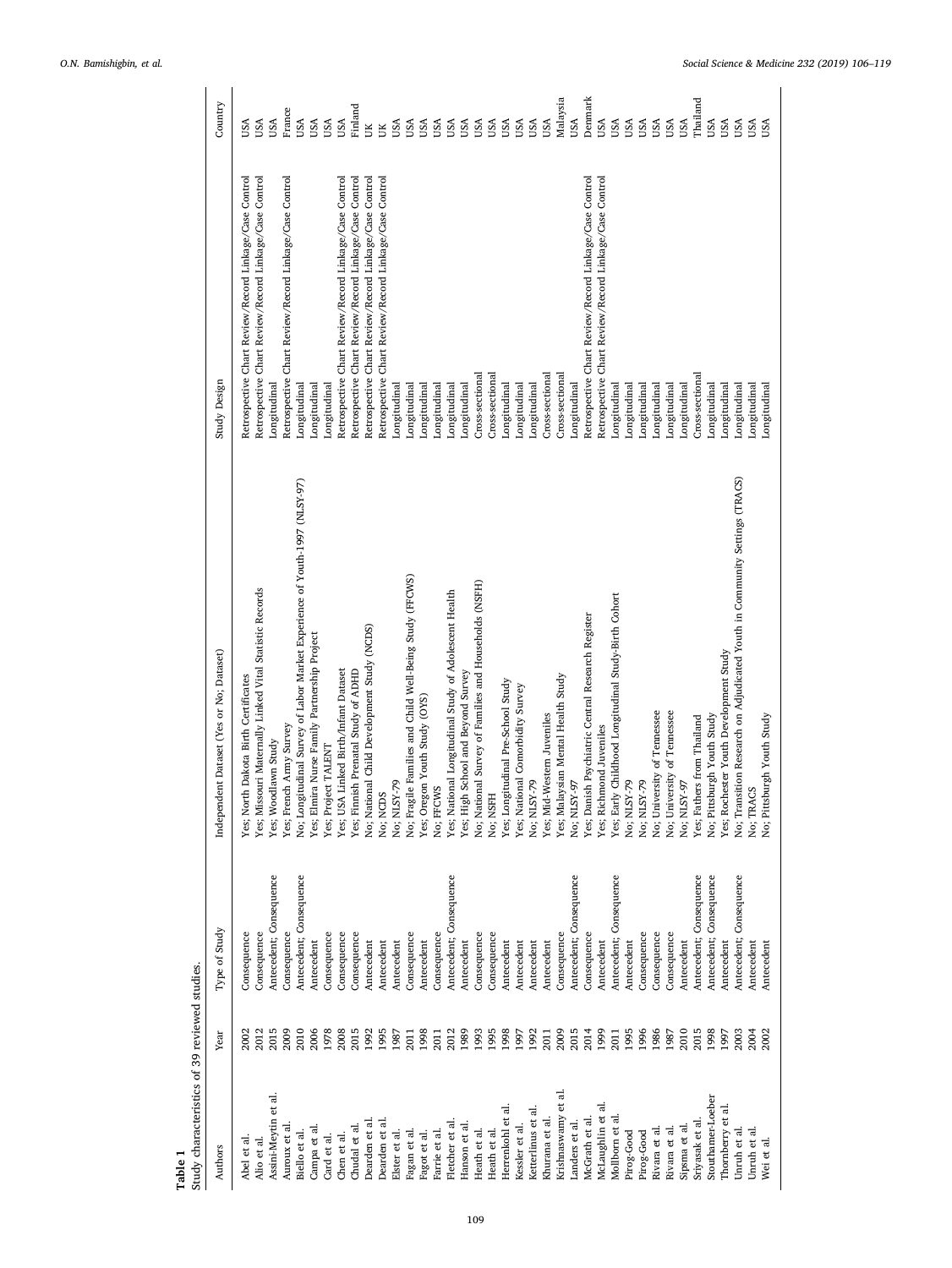#### <span id="page-4-0"></span>Table 2

Sample characteristics of 39 reviewed studies.

| Authors              | Year | Age Cut-<br>$\underline{\mathrm{Off}}$ | Adolescent Father Group                                                | Comparison Group                                                  |
|----------------------|------|----------------------------------------|------------------------------------------------------------------------|-------------------------------------------------------------------|
| Abel et al.          | 2002 | < 20                                   | N not reported for adolescent fathers, although Total<br>$N = 154,391$ | N not reported for adult fathers, although Total $N = 154,391$    |
| Alio et al.          | 2012 | < 20                                   | $N = 24,626$ adolescent fathers                                        | $N = 222,051$ 25–29 year old fathers                              |
| Assini-Meytin et al. | 2015 | < 20                                   | $N = 97$ Black adolescent fathers                                      | $N = 406$ Black adult men                                         |
| Auroux et al.        | 2009 | < 20                                   | $N = 144$ men in the French military whose fathers were teens at       | $N = 6402$ men in the French military whose fathers were older    |
|                      |      |                                        | time of their birth                                                    | than 20 at time of their birth                                    |
| Biello et al.        | 2010 | < 20                                   | $N = 178$ adolescent fathers                                           | $N = 330$ non-father peers                                        |
| Campa et al.         | 2006 | < 20                                   | $N = 28-29$ adolescent fathers                                         | $N = 113 - 114$ non-father peers                                  |
| Card et al.          | 1978 | < 20                                   | N not reported for adolescent fathers, although Total                  | N not reported for adult men, although Total $N = 375,000$ high   |
|                      |      |                                        | $N = 375,000$ high schoolers from across the country                   | schoolers from across the country                                 |
| Chen et al.          | 2008 | < 20<br>< 20                           | $N = 28,257$ live births by adolescent fathers                         | $N = 1,791,815$ live births by fathers                            |
| Chudal et al.        | 2015 |                                        | $N = 221$ Finnish adolescent fathers children with ADHD                | $N = 2951$ adult fathers children with a DHD                      |
|                      |      |                                        | $N = 228$ Finnish adolescent fathers children without ADHD             | $N = 11,200$ adult fathers children without ADHD                  |
| Dearden et al.       | 1992 | < 20                                   | $N = 209$ teen fathers                                                 | $N = 401$ non-fathers matched on social class                     |
|                      |      |                                        |                                                                        | $N = 397$ non-fathers unmatched                                   |
| Dearden et al.       | 1995 | < 20                                   | $N = 200$ fathers                                                      | $N = 844$ Adult (20–23) fathers                                   |
|                      |      |                                        |                                                                        | $N = 401$ Matched non-fathers                                     |
|                      |      |                                        |                                                                        | $N = 397$ Non-matched non-father peers                            |
| Elster et al.        | 1987 | < 19                                   | $N = 357$ adolescent fathers                                           | $N = 1000$ non-father peers                                       |
| Fagan et al.         | 2011 | < 20                                   | $N = 175$ adolescent fathers                                           | $N = 1365$ adult fathers                                          |
| Fagot et al.         | 1998 | < 20                                   | $N = 35$ adolescent fathers                                            | $N = 160$ non-father peers                                        |
| Farrie et al.        | 2011 | < 20                                   | $N = 3027$ couples with both adult parents, both adolescent            | $N = 3027$ couples with both adult parents, both adolescent       |
|                      |      |                                        | parents, father is adolescent, or mother is adolescent                 | parents, father is adolescent, or mother is adolescent            |
|                      |      |                                        | $N = 2535$ couples with both adult parents, both adolescent            | $N = 2535$ couples with both adult parents, both adolescent       |
|                      |      |                                        | parents, father is adolescent, or mother is adolescent                 | parents, father is adolescent, or mother is adolescent            |
| Fletcher et al.      | 2012 | < 20                                   | $N = 177$ adolescent fathers                                           | $N = 81$ non-father peers whose partners had an abortion          |
|                      |      |                                        |                                                                        | $N = 104$ non-father peers whose partners had a miscarriage       |
|                      |      |                                        |                                                                        | $N = 5400 - 7100$ adult men                                       |
| Hanson et al.        | 1989 | < 20                                   | $N = 148$ adolescent fathers                                           | $N = 3913$ non-father peers                                       |
| Heath et al.         | 1993 | < 20                                   | $N = 227$ adolescent fathers                                           | $N = 1032$ men who fathered as adults                             |
| Heath et al.         | 1995 | < 20                                   | $N = 227$ adolescent fathers                                           | $N = 1032$ adult fathers                                          |
| Herrenkohl et al.    | 1998 | < 20                                   | $N = 36$ adolescent fathers                                            | $N = 180$ adolescent non-father peers                             |
| Kessler et al.       | 1997 | < 20                                   | N not reported for adolescent fathers, although Total $N = 2385$       | N not reported for adult fathers, although Total $N = 2385$ males |
|                      |      |                                        | males                                                                  |                                                                   |
| Ketterlinus et al.   | 1992 | < 20                                   | $N = 82$ adolescent fathers                                            | $N = 815$ Virgin non-father peers                                 |
|                      |      |                                        |                                                                        | Sexually experienced non-father peers $N = 1023$                  |
| Khurana et al.       | 2011 | < 20                                   | $N = 101$ adolescent fathers from juvenile courts                      | $N = 2730$ non-father peers from Juvenile courts                  |
| Krishnaswamy et al.  | 2009 | < 20                                   | $N = 78$ Malaysian individuals with adolescent fathers                 | $N = 1873$ Malaysian individuals with adult fathers               |
| Landers et al.       | 2015 | < 20                                   | $N = 239$ adolescent fathers                                           | $N = 3180$ adult men                                              |
| McGrath et al.       | 2014 | < 20                                   | N not reported but population-based study                              | N not reported but population-based study                         |
| McLaughlin et al.    | 1999 | < 17                                   | $N = 50$ incarcerated adolescent fathers                               | $N = 205$ incarcerated non-father peers                           |
| Mollborn et al.      | 2011 | < 20                                   | $N =$ Approximately 50 teen fathers                                    | $N =$ Approximately 4700 adult fathers                            |
| Pirog-Good           | 1995 | < 20                                   | $N =$ more than 650 adolescent fathers                                 | $N = 5752$ not teen fathers                                       |
| Pirog-Good           | 1996 | < 20                                   | $N =$ more than 600 adolescent fathers                                 | Total $N = 6403$ young men who are adult men                      |
| Rivara et al.        | 1986 | $< 20$                                 | $N = 100$ Black adolescent fathers                                     | $N = 100$ Black non-father peers matched on age                   |
| Rivara et al.        | 1987 | < 20                                   | $N = 67$ Black teenage fathers                                         | $N = 66$ Black teenage non-father peers                           |
| Sipsma et al.        | 2010 | < 20                                   | $N = 140$ adolescent fathers                                           | $N = 1356$ adult fathers                                          |
| Sriyasak et al.      | 2015 | < 20                                   | $N = 70$ Thai adolescent fathers                                       | $N = 70$ Thai adult fathers                                       |
| Stouthamer-Loeber    | 1998 | < 19                                   | $N = 62$ teen fathers                                                  | $N = 444$ non-father peers matched on age, race                   |
| Thornberry et al.    | 1997 | < 20                                   | $N = 175$ teen fathers from Rochester                                  | $N = 440$ adult men                                               |
| Unruh et al.         | 2003 | < 20                                   | $N = 125$ incarcerated juvenile fathers                                | $N = 317$ incarcerated juvenile non-father peers                  |
| Unruh et al.         | 2004 | < 20                                   | $N = 125$ incarcerated juvenile fathers                                | $N = 317$ incarcerated juvenile non-father peers                  |
| Wei et al.           | 2002 | < 20                                   | $N = 81$ teenage fathers                                               | $N = 344$ non-father peers                                        |
|                      |      |                                        |                                                                        |                                                                   |

after parenthood (e.g., parental satisfaction). After the data were categorized, study characteristics and sample characteristics were extracted by the first author and are reported in [Tables 1 and 2,](#page-3-0) respectively. Study findings were extracted by the first author and are reported in Supplementary Tables S2 and S3.

## 2.4. Methodological quality

The methodological quality of each of the 39 studies was assessed using the Specialist Unit for Review Evidence (SURE) Critical Appraisal of Cohort Studies checklist (2018). This checklist assesses 13 characteristics of the study, including: whether the study design is clearly stated, if participants characteristics are provided, if the statistical methods are well-described, if the results are well-described, and if the

authors identify limitations of the study. Responses are "yes," "no," or "can't tell." SURE critical appraisal checklists are widely used in systematic review to assess the quality of cohort studies ([Oakley et al.,](#page-13-10) [2018;](#page-13-10) [Thompson et al., 2018](#page-13-11)). Results from the SURE checklists are reported in Supplementary Table S4.

## 3. Results

A total of 39 studies met criteria for inclusion, 24 of which were on antecedents and 23 on consequences. Eight studies overlapped and addressed both antecedents and consequences.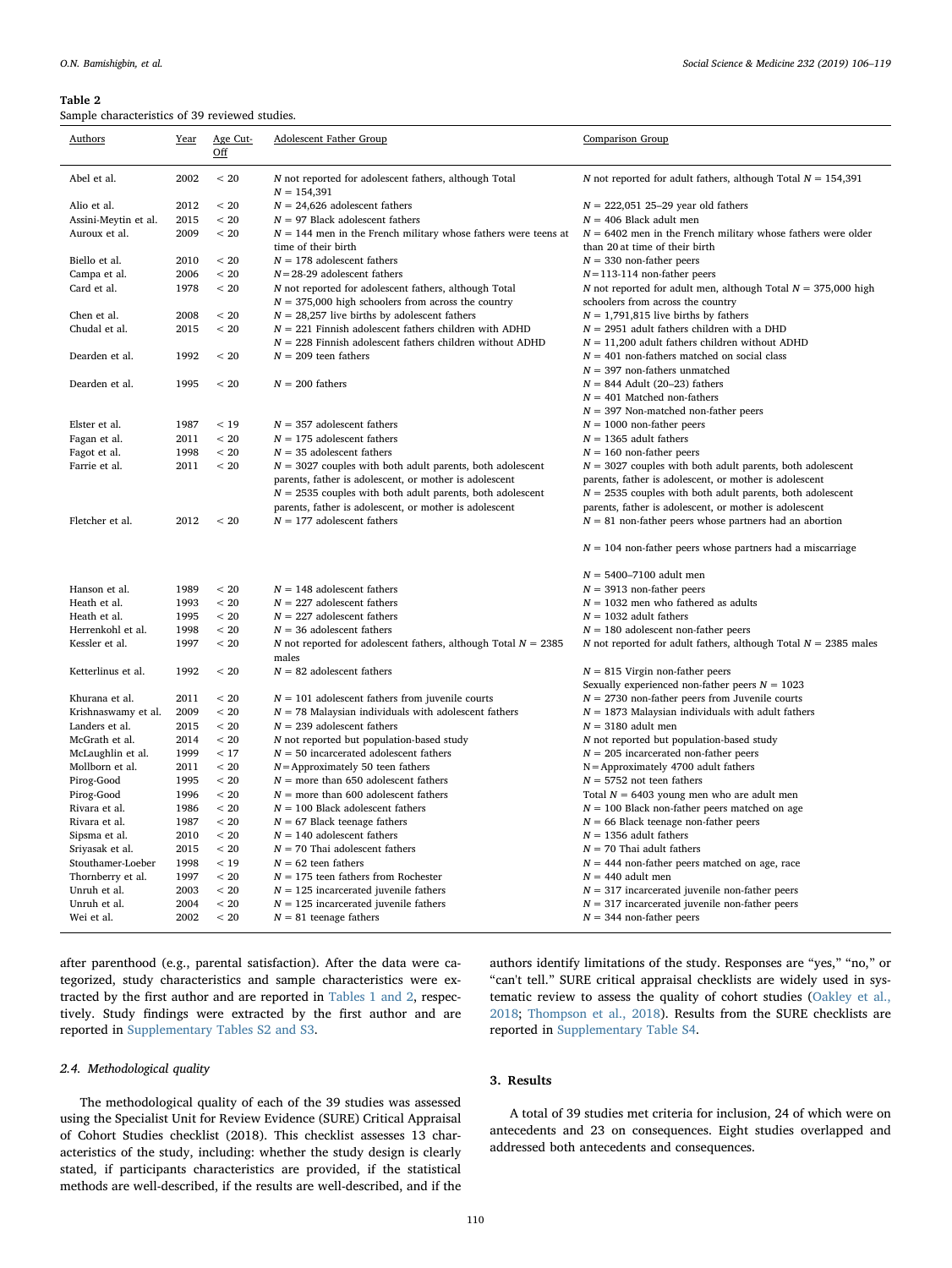#### 3.1. Study characteristics

[Table 1](#page-3-0) displays the study characteristics. The 39 studies comprised 28 distinct datasets. Of the 39 studies, 25 reported on longitudinal datasets, nine studies reported data from either retrospective chart review, record linkage, or case-control studies, and five studies used cross-sectional datasets. The majority of these studies were conducted in the U.S., and only seven of the studies reported results of studies conducted in other countries. When two or more studies reported results from the same dataset, it is noted in text.

#### 3.2. Sample characteristics

[Table 2](#page-4-0) displays the characteristics of the samples in the studies. Of the 39 studies, 35 provided either a number or a percentage of adolescent fathers in the study. Sample sizes for adolescent fathers ranged from 35 adolescent fathers [\(Fagot et al., 1998](#page-12-5)) to more than 28,000 adolescent fathers [\(Chen et al., 2008](#page-12-6)). Four studies ([Abel et al., 2002](#page-12-7); [Card and Wise, 1978;](#page-12-8) [Kessler et al., 1997;](#page-13-12) [McGrath et al., 2014](#page-13-13)) did not report a sample size or an estimate of the number of adolescent fathers; however, each of those studies were nationally representative or population-based. Of the 39 studies, 36 used 'less than 20 years of age' as the cut-off to define adolescent fatherhood. Two studies used 'less than 19 years of age' [\(Elster et al., 1987;](#page-12-9) [Stouthamer-Loeber and Wei, 1998](#page-13-14)), and one study used '17 years or younger' as the cut-off [\(McLaughlin](#page-13-15) [et al., 1999](#page-13-15)).

Of the 39 studies, 18 compared adolescent fathers to non-father peers, 16 studies compared adolescent fathers to adult fathers, and six studies compared adolescent fathers to a heterogeneous control group referred to here as 'adult men' (i.e., sample composed of adult fathers combined with non-fathers). One study compared adolescent fathers to both adult fathers and non-father peers [\(Dearden et al., 1995](#page-12-10)), and one study compared adolescent fathers to adult fathers taking into account the age of their female partners ([Farrie et al., 2011\)](#page-12-11). Four studies, two of which used the same dataset, also explicitly examined teens who were involved with the criminal justice system [\(Khurana and Gavazzi,](#page-13-16) [2011;](#page-13-16) [McLaughlin et al., 1999](#page-13-15); [Unruh et al., 2003](#page-13-17), [2004](#page-13-18)).

### 3.3. Methodological quality

Supplementary Table S4 displays the findings from the SURE critical appraisal checklist ([SURE, 2018\)](#page-13-19). There were many strengths regarding the methodological quality of the studies. Out of the 39 studies, at least 80% (a) did not report a conflict of interest, (b) had a clearly focused question, (c) clearly described how the study size was determined, (d) provided relevant settings, locations, and dates, (e) clearly stated the study design, (f) provided information to show that the participants were fairly selected, (g) described statistical methods well, and (h) described the results well.

However, there were also some methodological weaknesses of this literature. Of the 39 studies, less than 80% (a) identified limitations of the study, (b) provided information to determine whether the measures were appropriate, (c) provided sufficient baseline characteristics about the participants, (d) discussed potential bias in the sample, and (e) described information on participant flow.

## 3.4. Antecedents of adolescent fatherhood

Supplementary Table S2 describes the findings in detail from each of the 24 studies on antecedents. Findings are summarized and discussed below in this order: race/ethnicity, individual antecedents, familial antecedents, extra-familial antecedents, and cultural antecedents.

Race/Ethnicity. Of the 39 studies, 15 tested racial/ethnic differences in adolescent paternity. The majority  $(k = 9)$  of these studies reported that Blacks were significantly more likely to be adolescent fathers than Whites [\(Elster et al., 1987](#page-12-9); [Hanson et al., 1989;](#page-13-20) [Ketterlinus](#page-13-21)

[et al., 1992;](#page-13-21) [Landers et al., 2015;](#page-13-22) [Mollborn and Lovegrove, 2011](#page-13-23); [Sipsma et al., 2010;](#page-13-24) [Stouthamer-Loeber and Wei, 1998](#page-13-14); [Thornberry](#page-13-25) [et al., 1997](#page-13-25); [Wei et al., 2002](#page-13-26)), while five studies (two of which used the same dataset) found no significant differences by race/ethnicity [\(Biello](#page-12-12) [et al., 2010](#page-12-12); [Khurana and Gavazzi, 2011;](#page-13-16) [McLaughlin et al., 1999](#page-13-15); [Unruh et al., 2003,](#page-13-17) [2004](#page-13-18)). One additional study found that adolescent males whose female partners had abortions were more likely to be Black (vs. White) when compared to adolescent fathers; adolescents whose partners had miscarriages were more likely to be Latino (vs. White) than adolescent fathers [\(Fletcher and Wolfe, 2012\)](#page-12-13).

Of the 15 studies that examined race/ethnicity, only four included Latinos as a separate ethnic group. Three of the four studies found that Latino adolescents were more likely to be adolescent fathers than White adolescents ([Landers et al., 2015;](#page-13-22) [Sipsma et al., 2010;](#page-13-24) [Thornberry et al.,](#page-13-25) [1997\)](#page-13-25), and one study found that Blacks were more likely to become adolescent fathers than Latinos ([Elster et al., 1987\)](#page-12-9). In addition, one study found that Native American/American Indian males were more likely to become adolescent fathers than White or Asian/Pacific Islander males ([Mollborn and Lovegrove, 2011\)](#page-13-23).

In summary, there is some evidence that Black adolescents and Latino adolescents are more likely to be adolescent fathers than White adolescents. These findings were true even after controlling for SES and other variables of interest. Insufficient research precludes conclusions for other racial/ethnic groups.

Individual influences. In total, 16 unique studies on individual influences were identified and are reviewed below.

Risky sexual behaviors and attitudes and knowledge about sex. Six studies examined risky sexual behaviors and attitudes and knowledge about sex as antecedents of adolescent fatherhood. Four studies tested age at first sexual intercourse as a predictor of adolescent fatherhood; two prospective longitudinal studies found that adolescents who engaged in sexual intercourse at earlier ages were significantly more likely to become adolescent fathers than non-father peers [\(Stouthamer-Loeber](#page-13-14) [and Wei, 1998\)](#page-13-14) and 'adult men' [\(Thornberry et al., 1997](#page-13-25)). The other two longitudinal studies found no association between age at start of sexual intercourse and adolescent fatherhood [\(Campa and Eckenrode,](#page-12-14) [2006;](#page-12-14) [Fagot et al., 1998\)](#page-12-5). With regard to other sexual behaviors, [Campa](#page-12-14) [and Eckenrode \(2006\)](#page-12-14) found that adolescents who used birth control less frequently were more likely to become adolescent fathers, and [Sriyasak et al. \(2015\)](#page-13-27) found that adolescent fathers were significantly more likely to have an unplanned pregnancy than adult fathers. Only one study investigated attitudes about sex as a predictor of adolescent fatherhood ([Hanson et al., 1989\)](#page-13-20) and found no significant association.

Mental health. Four studies investigated mental health as an antecedent. One nationally representative study compared adolescent fathers to adult fathers; adolescent fathers were significantly more likely to have prior psychiatric disorders such as anxiety disorders, addictive disorders, and conduct disorders ([Kessler et al., 1997\)](#page-13-12), but not affective disorders, such as depression. Two longitudinal investigations also found that depressed mood or depressive symptoms did not predict becoming an adolescent father ([Fagot et al., 1998](#page-12-5); [Stouthamer-Loeber](#page-13-14) [and Wei, 1998\)](#page-13-14). One longitudinal study showed that depression and internalizing symptoms predicted becoming an adolescent father ([Thornberry et al., 1997](#page-13-25)), but after controlling for covariates and other risk factors, the association was no longer significant. [Stouthamer-](#page-13-14)[Loeber and Wei \(1998\)](#page-13-14) also found no association of ADHD and adolescent fatherhood.

Substance use (tobacco, alcohol, illicit drugs). Of six relevant studies, three longitudinal studies found that greater drug use was a significant predictor of becoming an adolescent father [\(Ketterlinus](#page-13-21) [et al., 1992;](#page-13-21) [Sipsma et al., 2010;](#page-13-24) [Thornberry et al., 1997\)](#page-13-25) and two longitudinal studies found no such association [\(Assini-Meytin and](#page-12-15) [Green, 2015;](#page-12-15) [Fagot et al., 1998\)](#page-12-5). In addition, [Stouthamer-Loeber and](#page-13-14) [Wei \(1998\)](#page-13-14) found that although greater exposure to drugs and more positive attitudes toward drug use predicted adolescent fatherhood, actual drug use did not.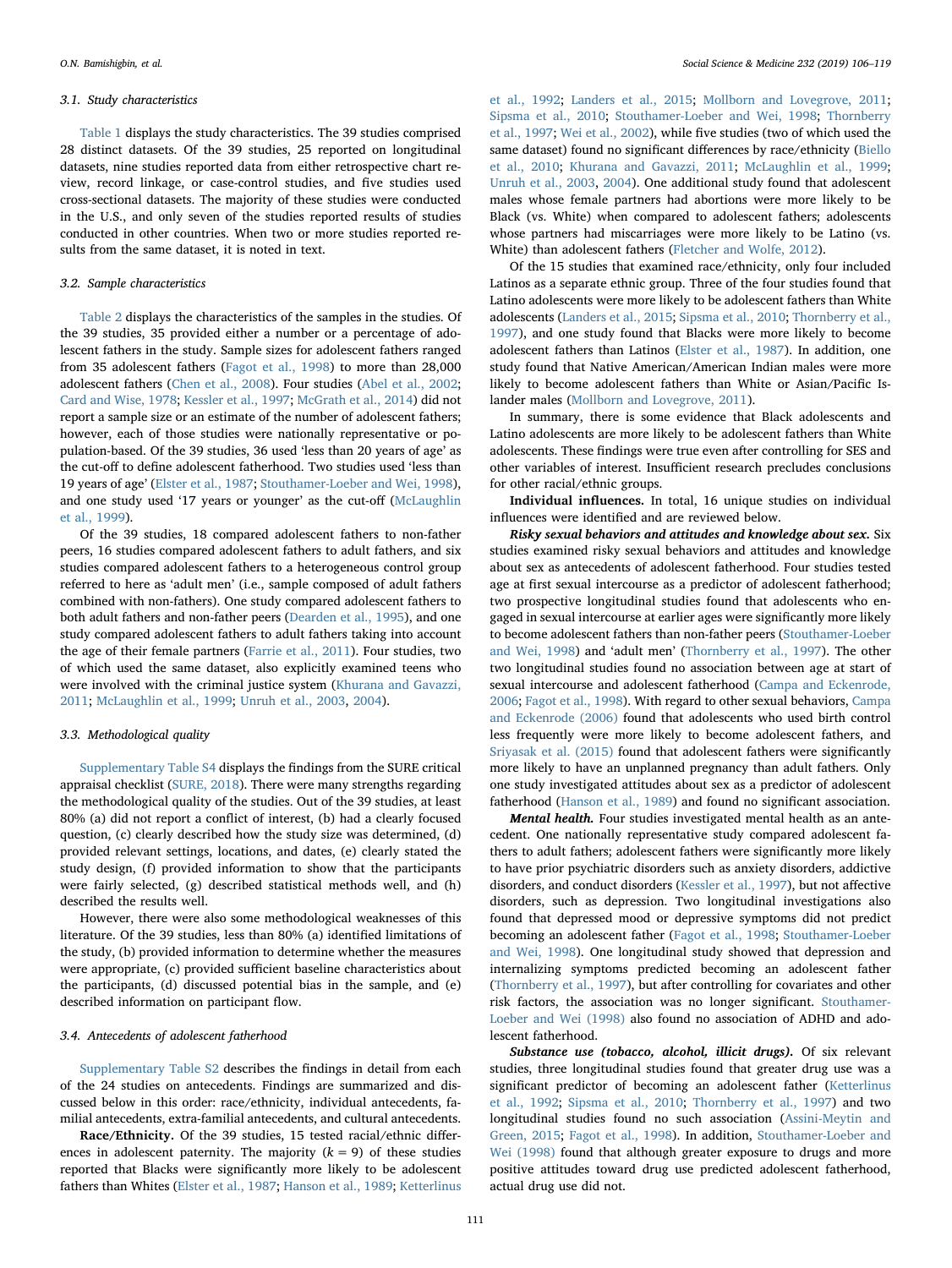Self-esteem. Of the four relevant studies, three showed no association of self-esteem and adolescent fatherhood [\(Fagot et al., 1998](#page-12-5); [Herrenkohl et al., 1998;](#page-13-28) [Thornberry et al., 1997](#page-13-25)). One study with over 650 adolescent fathers did find, however, that White adolescent fathers had significantly lower self-esteem than White 'adult men' ([Pirog-Good,](#page-13-29) [1995\)](#page-13-29).

Academic competence. Ten studies examined academic competence (i.e., IQ, grade point average, student academic expectations, teacher ratings of student ability or motivation, scores on state or national tests) as an antecedent of adolescent fatherhood. Eight longitudinal studies (two using the same dataset) found that adolescent fathers reported significantly lower academic competence than non-father age peers ([Biello et al., 2010;](#page-12-12) [Dearden et al., 1992](#page-12-16), [1995](#page-12-10); [Fagot et al., 1998](#page-12-5); [Hanson et al., 1989](#page-13-20); [Herrenkohl et al., 1998;](#page-13-28) [Stouthamer-Loeber and](#page-13-14) [Wei, 1998;](#page-13-14) [Thornberry et al., 1997\)](#page-13-25). One study found no association between academic competence and adolescent fatherhood ([Campa and](#page-12-14) [Eckenrode, 2006\)](#page-12-14). One longitudinal study found that adolescent fathers were significantly less likely to attend a private school than non-father age peers [\(Hanson et al., 1989](#page-13-20)), while another study found no association between adolescent fatherhood and private school attendance ([Fletcher and Wolfe, 2012](#page-12-13)).

Delinquent behavior. Nine studies tested delinquent behavior as an antecedent of adolescent fatherhood. In four longitudinal studies, delinquent behavior, as measured with composite delinquency scales, significantly predicted adolescent fatherhood [\(Dearden et al., 1995](#page-12-10); [Hanson et al., 1989](#page-13-20); [Sipsma et al., 2010;](#page-13-24) [Wei et al., 2002](#page-13-26)). Four studies that examined specific delinquent behaviors (e.g., gang membership, running away from home) showed no association with adolescent fatherhood ([Fagot et al., 1998;](#page-12-5) [Pirog-Good, 1995](#page-13-29); [Stouthamer-Loeber and](#page-13-14) [Wei, 1998](#page-13-14); [Thornberry et al., 1997](#page-13-25)). However, one study did find that adolescent fathers were more likely to engage in specific behaviors such as theft and personal violence and were more likely to be suspended from school [\(Ketterlinus et al., 1992](#page-13-21)) than 'adult men.'

Antisocial and aggressive behaviors. Of four studies, two found no relationship between aggressive behaviors and adolescent fatherhood ([Fagot et al., 1998;](#page-12-5) [Sipsma et al., 2010](#page-13-24)). However, adolescent fathers were more likely to engage in aggressive behaviors than non-father age peers, but not adult fathers, in one longitudinal study [\(Dearden et al.,](#page-12-10) [1995\)](#page-12-10). Adolescent fathers were also more likely to be cruel to others and more untrustworthy than non-father peers in another longitudinal study [\(Stouthamer-Loeber and Wei, 1998\)](#page-13-14). Stouthamer-Loeber also found, however, that adolescent fathers were not more likely to be manipulative or have oppositional or conduct disorder problems.

Other individual antecedent factors. Regarding pubertal development, one longitudinal study found that adolescent fathers were more likely to have earlier self-rated physical development than non-father age peers [\(Campa and Eckenrode, 2006](#page-12-14)) and another found no relationship between puberty and adolescent fatherhood [\(Fagot et al.,](#page-12-5) [1998\)](#page-12-5). Two longitudinal studies found that adolescent fathers reported a more external locus of control than non-father peers ([Hanson et al.,](#page-13-20) [1989\)](#page-13-20) and 'adult men' [\(Pirog-Good, 1995\)](#page-13-29). Regarding views of their future SES, one longitudinal study found that, compared to non-father age peers, adolescent fathers reported lower educational aspirations and viewed work as less important [\(Hanson et al., 1989](#page-13-20)). [Dearden et al.](#page-12-16) [\(1992\)](#page-12-16) found no relationship between an adolescent's projected occupation and adolescent fatherhood. One longitudinal study demonstrated no association between adolescent fatherhood and history of neglect or physical abuse [\(Herrenkohl et al., 1998\)](#page-13-28).

Familial influence: indicators of SES. Twelve studies on familial SES as an antecedent to adolescent fatherhood were identified and are reviewed below.

Parental education. Nine studies examined parental education as an antecedent of adolescent fatherhood. All nine studies, two of which used the NLSY-79 and two of which used the NLSY-97, found that adolescent fathers had parent(s) with significantly lower educational attainment in comparison to non-father age peers ([Biello et al., 2010](#page-12-12);

[Elster et al., 1987](#page-12-9); [Fletcher and Wolfe, 2012](#page-12-13); [Hanson et al., 1989](#page-13-20); [Ketterlinus et al., 1992](#page-13-21); [Unruh et al., 2004\)](#page-13-18), adult fathers [\(Sipsma et al.,](#page-13-24) [2010\)](#page-13-24), or 'adult men' [\(Pirog-Good, 1995;](#page-13-29) [Thornberry et al., 1997](#page-13-25)).

Parental income. In four relevant studies, adolescent fathers were significantly more likely to have parents with a lower income, in comparison to non-father age peers [\(Elster et al., 1987](#page-12-9); Fagot [et al.,](#page-12-5) [1998;](#page-12-5) [Fletcher and Wolfe, 2012;](#page-12-13) [Hanson et al., 1989\)](#page-13-20).

Poverty status. In four of five relevant studies, adolescent fathers were significantly more likely to live in poverty than non-father peers ([Biello et al., 2010](#page-12-12); [Pirog-Good, 1995](#page-13-29); [Stouthamer-Loeber and Wei,](#page-13-14) [1998;](#page-13-14) [Thornberry et al., 1997](#page-13-25)). However, [Pirog-Good \(1995\)](#page-13-29) found that the relationship between poverty and adolescent fatherhood was significant only among White fathers. The mothers of adolescent fathers reported significantly more financial hardship ([Dearden et al., 1995\)](#page-12-10) than the mothers of their non-father age peers in controlled analyses.

Parental occupation and composite SES. Three studies tested parental occupation and composite measures of SES as antecedents of adolescent fatherhood. One study showed that adolescent fathers were more likely to have a father with a blue-collar job (e.g., factory worker, laborer) in comparison to 'adult men' ([Pirog-Good, 1995\)](#page-13-29). There was no association between maternal number of hours worked [\(Hanson et al.,](#page-13-20) [1989\)](#page-13-20) or composite measures of SES [\(Fagot et al., 1998](#page-12-5)).

Familial influence: familial characteristics. Twelve studies on familial characteristics were identified and are reviewed below.

Siblings. Of four studies, two found that adolescent fathers were significantly more likely to have older siblings in comparison to adult fathers, non-father age peers ([Dearden et al., 1995\)](#page-12-10), and 'adult men' ([Pirog-Good, 1995](#page-13-29)). Two other studies demonstrated no relationship between adolescent fatherhood and number of siblings [\(Hanson et al.,](#page-13-20) [1989;](#page-13-20) [Stouthamer-Loeber and Wei, 1998\)](#page-13-14) or the quality of relationship between siblings [\(Stouthamer-Loeber and Wei, 1998\)](#page-13-14).

Parental age. Compared to adult fathers, adolescent fathers were more likely to have at least one parent who was also an adolescent parent, as shown in two studies [\(Sipsma et al., 2010;](#page-13-24) [Thornberry et al.,](#page-13-25) [1997\)](#page-13-25). In another study, [Campa and Eckenrode \(2006\)](#page-12-14) also found that adolescent fathers were more likely to have mothers who were adolescents themselves at the time of their birth, but only if their mother was unmarried.

Parental marital status. One of two relevant studies reported that adolescent fathers were more likely to be born out of wedlock than nonfather age peers ([Campa and Eckenrode, 2006\)](#page-12-14), and the other study showed that they were less likely to have parents who were married (parents could have never been married or married but divorced; [Fletcher and Wolfe, 2012](#page-12-13)).

Living arrangements. In six of eight studies, four of which used two of the same samples, adolescent fathers were significantly less likely to live with both of their parents than non-father age peers ([Biello et al.,](#page-12-12) [2010;](#page-12-12) [Elster et al., 1987;](#page-12-9) [Hanson et al., 1989](#page-13-20); [Sipsma et al., 2010](#page-13-24); [Stouthamer-Loeber and Wei, 1998\)](#page-13-14) or 'adult men' ([Pirog-Good, 1995](#page-13-29)). However, two studies showed no association between adolescent fatherhood and coming from a two-parent home [\(Fagot et al., 1998](#page-12-5)) or the number of years an adolescent's father lived in the home [\(Campa](#page-12-14) [and Eckenrode, 2006](#page-12-14)).

[Pirog-Good \(1995\)](#page-13-29) conducted an in-depth study comparing the living arrangements of over 650 adolescent fathers to over 5700 nonfather age peers. Black and White adolescent fathers were less likely to live with a biological, adoptive, or step-parent, and were more likely to ever live in a children's home, detention center, or children's center. In addition, when compared to White age peers who were not fathers, White, but not Black, adolescent fathers were more likely to live with step-parents, to have instances of not living with a parent, to be younger the first time they stopped living with a parent, and, if they did not live with a parent, the parent was more likely to have an illness that precluded their ability to care for them. Living with adoptive parents or living with a foster parent was not associated with adolescent fatherhood.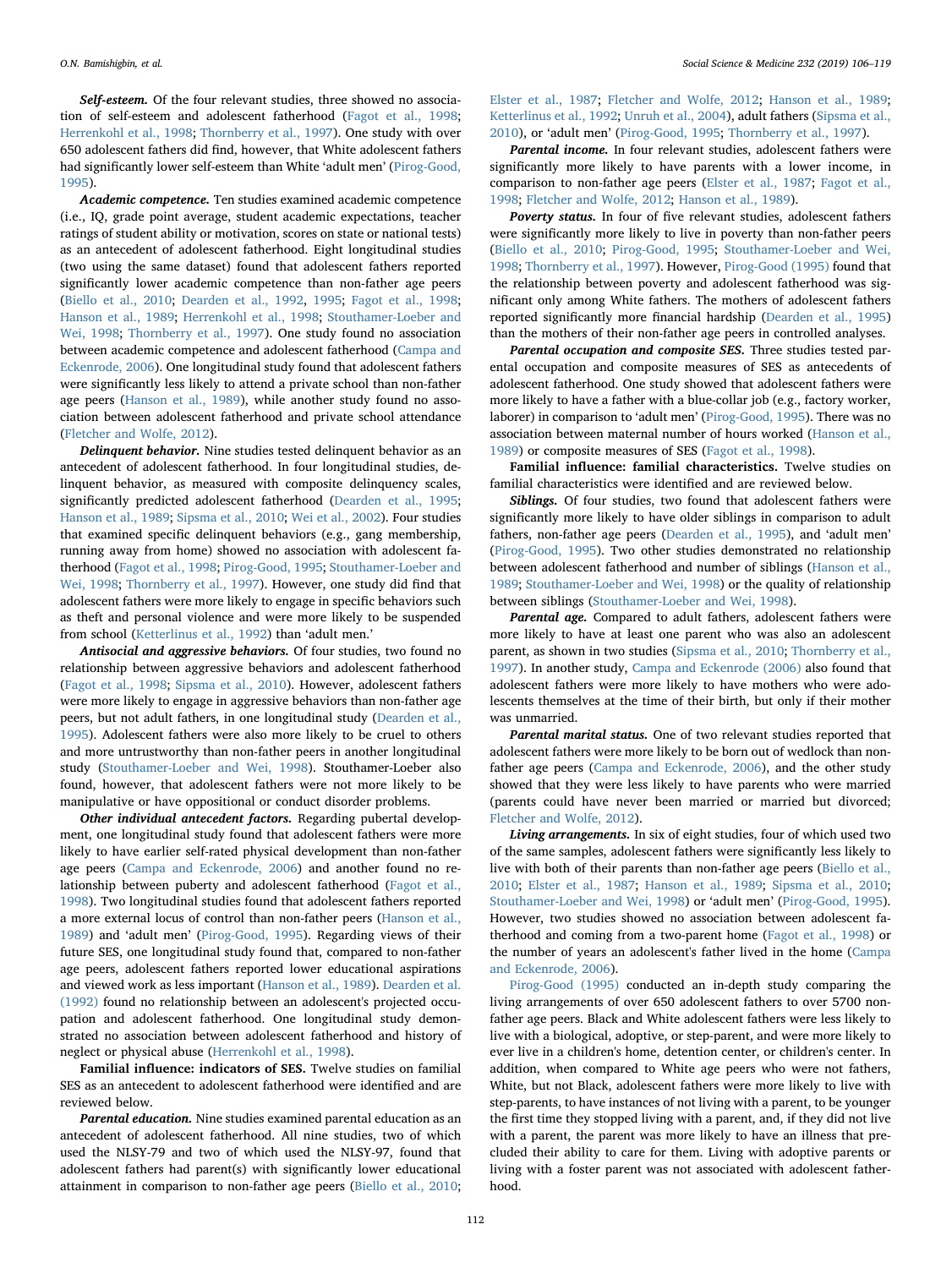Parenting. Two of six relevant studies, which used the same dataset, showed that adolescent fathers reported marginally significant  $(p < .10)$  lower parental monitoring than their non-father age peers ([Biello et al., 2010;](#page-12-12) [Sipsma et al., 2010\)](#page-13-24). Other studies found that adolescent fatherhood was not associated with parenting factors such as parenting quality ([Campa and Eckenrode, 2006\)](#page-12-14), parental discipline ([Fagot et al., 1998;](#page-12-5) [Stouthamer-Loeber and Wei, 1998](#page-13-14)), parental communication ([Hanson et al., 1989;](#page-13-20) [Stouthamer-Loeber and Wei, 1998](#page-13-14)), parental reinforcement of behaviors ([Stouthamer-Loeber and Wei,](#page-13-14) [1998\)](#page-13-14), or parental relationship quality or satisfaction ([Biello et al.,](#page-12-12) [2010;](#page-12-12) [Campa and Eckenrode, 2006;](#page-12-14) [Stouthamer-Loeber and Wei,](#page-13-14) [1998\)](#page-13-14).

Maladaptive familial behaviors. Two studies showed no significant association between parental substance use [\(Stouthamer-Loeber and](#page-13-14) [Wei, 1998](#page-13-14)) or parental antisocial behavior [\(Fagot et al., 1998\)](#page-12-5) and adolescent fatherhood.

Other family characteristics. Six additional studies tested other family characteristics as antecedents of adolescent fatherhood. Three studies found that the parents of adolescent fathers reported significantly lower educational expectations for their child than their nonfather age peers ([Dearden et al., 1992,](#page-12-16) [1995](#page-12-10); [Thornberry et al., 1997](#page-13-25)). Compared to non-father age peers [\(Pirog-Good, 1995\)](#page-13-29), adolescent fathers lived in households less likely to receive magazines or newspapers in the home, and it was less likely for someone in their household to own a library card, which is considered a proxy for cultural capital. [Sipsma et al. \(2010\)](#page-13-24) found that, compared to adult fathers, adolescent fathers were more likely to live in less enriching home environments (e.g., homes without computers). One study reported that adolescent fathers had significantly more religious parents in comparison to adolescent males whose female partners had miscarriages [\(Fletcher and](#page-12-13) [Wolfe, 2012\)](#page-12-13); there was no significant difference between adolescent fathers and adolescent males whose partners had abortions.

Extra-familial influences. Extra-familial influences were identified in eight studies.

Peer associations. Of three relevant studies, two longitudinal studies found that adolescent fathers were more likely to have a girlfriend at an earlier age and have peers who engaged in more anti-social behaviors (e.g., smoking, drinking, or being in a gang) than 'adult men' ([Thornberry et al., 1997\)](#page-13-25) and adult fathers [\(Sipsma et al., 2010](#page-13-24)). [Sipsma et al. \(2010\)](#page-13-24) also found no association between having peers who engaged in enriching behaviors (e.g., participation in organized activities or religious events) and adolescent fatherhood. One study indicated that adolescents who had peers with lower academic competence were more likely to become adolescent fathers than adolescent males with peers who had greater academic competence [\(Hanson et al.,](#page-13-20) [1989\)](#page-13-20).

Neighborhood urbanity and region. Of five studies, three studies found no significant difference between adolescent fathers and either adult fathers or non-father age peers in being from urban or rural environments [\(Biello et al., 2010](#page-12-12); [Fletcher and Wolfe, 2012;](#page-12-13) [Ketterlinus](#page-13-21) [et al., 1992](#page-13-21)). After controlling for covariates, adolescent fathers in one study were significantly more likely to come from the Southern U.S. than non-father age peers ([Hanson et al., 1989\)](#page-13-20). [Pirog-Good \(1995\)](#page-13-29) also found that adolescent fathers were more likely to come from the South than non-father age peers, but the association was significant only among White fathers.

Neighborhood SES. Two of four studies found that adolescent fathers were significantly more likely to live in neighborhoods characterized by a high community unemployment rate, a high percent of female-headed households, a high percent of families in poverty, and a high number of juvenile offenders compared to 'adult men' ([Thornberry](#page-13-25) [et al., 1997\)](#page-13-25) and non-father peers ([Stouthamer-Loeber and Wei, 1998](#page-13-14)). One longitudinal study found that adolescent fathers were significantly more likely to live in poorer housing conditions than adult fathers, after controlling for covariates ([Sipsma et al., 2010](#page-13-24)), but another study found no such association [\(Stouthamer-Loeber and Wei, 1998\)](#page-13-14).

One study compared adolescent fathers to adolescents whose partners had abortions or miscarriages ([Fletcher and Wolfe, 2012\)](#page-12-13). Controlling for covariates, adolescent fathers came from communities with lower unemployment rates than communities of adolescents whose partners had a miscarriage. In comparison to adolescents whose partners had abortions, adolescent fathers were significantly more likely to come from communities that received less government aid and had lower median incomes. There were no differences in percentages of the community in poverty or welfare.

Cultural Influences. Only two studies investigated cultural influences as predictors of adolescent fatherhood. [Pirog-Good \(1995\)](#page-13-29) found that, compared to 'adult men,' adolescent fathers had more traditional beliefs about sex roles (e.g., women are happier at home when they take care of the children). [Hanson et al. \(1989\)](#page-13-20) found no difference in religious values between adolescent fathers and non-father peers.

## 3.5. Consequences of adolescent fatherhood

Supplementary Table S3 describes in detail the findings from each of the 23 studies on consequences, and they are reviewed below by topic.

Individual outcomes. Only three studies examined individual consequences of adolescent fatherhood for the father himself.

Mental health. Of two studies, one found that adolescent fathers, compared to non-father peers, reported worse mental health two years after the birth of the child but not four or six years after the birth [\(Biello](#page-12-12) [et al., 2010](#page-12-12)). The other study showed no significant mental health or mood differences between Black adolescent fathers and non-father age peers either nine months or 18 months after the birth of the child ([Rivara et al., 1986](#page-13-30)).

Substance use. In one longitudinal study of delinquent youth, rates of marijuana use dropped 23% and hard drug use dropped 29% after adolescent males became adolescent fathers, compared to those who did not become fathers [\(Landers et al., 2015](#page-13-22)).

Familial outcomes. Fourteen studies examined familial outcomes of adolescent fatherhood.

Maternal and child physical health. Four population-based studies compared adolescent fathers to adult fathers (20–29 years or 25–29 years) on their child's birth outcomes, all of which controlled for paternal and maternal race, education, income, and other relevant covariates. All four studies indicated that adolescent fathers were more likely to have children born preterm (< 37 weeks) and born with low birth weight (< 2500 g; [Abel et al., 2002;](#page-12-7) [Alio et al., 2012](#page-12-17); [Chen et al.,](#page-12-6) [2008;](#page-12-6) [Mollborn and Lovegrove, 2011\)](#page-13-23). Adolescent fathers were more likely to have children born very preterm (< 32 weeks; [Alio et al.,](#page-12-17) [2012;](#page-12-17) [Chen et al., 2008\)](#page-12-6), small for gestational age [\(Alio et al., 2012](#page-12-17); [Chen et al., 2008\)](#page-12-6), or very low birth weight (< 1500 g; [Mollborn and](#page-13-23) [Lovegrove, 2011\)](#page-13-23). Two studies found no association between adolescent fatherhood and very low birth weight [\(Abel et al., 2002;](#page-12-7) [Chen](#page-12-6) [et al., 2008](#page-12-6)).

[Chen et al. \(2008\)](#page-12-6) also found that the children of adolescent fathers were more likely to have low Apgar scores, a measure of a newborn's health ([American Academy of Pediatrics, 2006\)](#page-12-18), compared with adult fathers, but not very low Apgar scores. Babies of adolescent fathers were also at higher risk for neonatal mortality and post-neonatal mortality than those of adult fathers [\(Chen et al., 2008\)](#page-12-6). In contrast, [Alio](#page-12-17) [et al. \(2012\)](#page-12-17) found no differences in stillbirth or early stillbirth between the children of adolescent fathers and the children of adult fathers. In addition, the children of adolescent fathers were less likely to have a late stillbirth than the children of adult fathers. [Chen et al. \(2008\)](#page-12-6) found no relationship between adolescent fatherhood and fetal distress.

One study tested the relationship between paternal age and child health beyond the postpartum period [\(Mollborn and Lovegrove, 2011](#page-13-23)). Children of adolescent fathers had lower general health (as reported by their primary caregiver), and at age two, they had lower cognitive development. There were no differences in acute or chronic illness,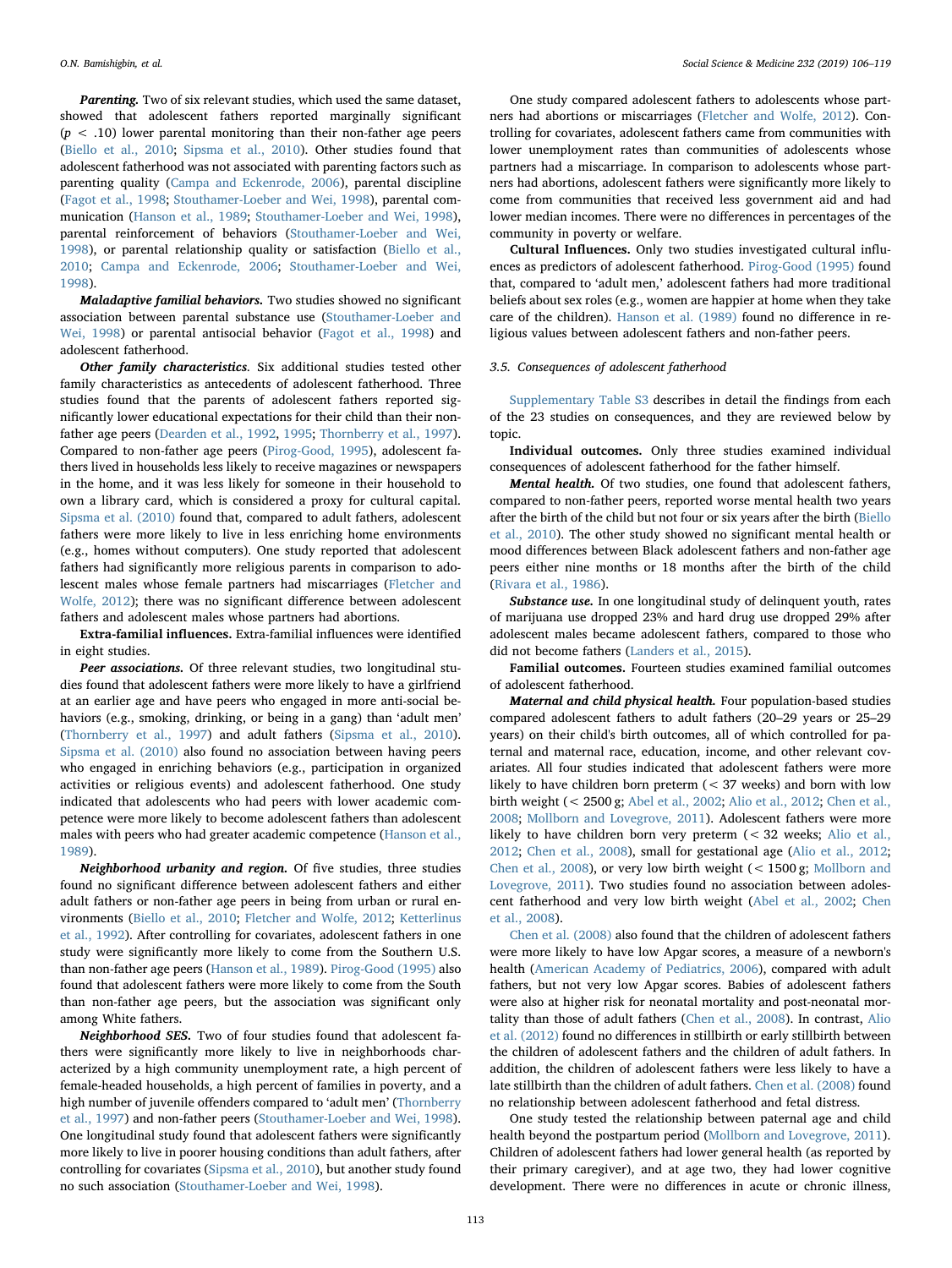motor development, or serious injury. In the sole study of maternal health, [Alio et al. \(2012\)](#page-12-17) found that the female partners of adolescent fathers were at higher risk of anemia, preeclampsia, and eclampsia but not placental abruption, placental previa, or hypertension compared to female partners of adult fathers.

Child mental health. Of four relevant studies, one Danish population-based study ([McGrath et al., 2014\)](#page-13-13) found that, compared to adult fathers (25–29 years), the children of adolescent fathers were more likely to have mental and behavioral disorders due to alcohol use or other substance use, more likely to have schizophrenia and related disorders, mood disorders, neurotic stress-related and somatoform disorders, specific personality disorders, intellectual disability, behavioral and emotional disorders, and hyperkinetic disorders. Their children were also more likely to have any psychiatric disorder compared to the children of adult fathers. However, they were not more likely to have schizoaffective disorder, eating disorders, anorexia nervosa, developmental disorders, or childhood autism. In a study of Malaysians, children of adolescent fathers were at higher risk of common mental disorders, such as general anxiety disorder, depressive episode, anxiety disorder, mixed anxiety and depressive disorders, phobic disorders, panic disorder, and obsessive-compulsive disorder [\(Krishnaswamy](#page-13-31) [et al., 2009](#page-13-31)). A nationwide study from Finland found that adolescent fathers were more likely to have children with ADHD than fathers aged 25–29 years [\(Chudal et al., 2015](#page-12-19)), and a study of French men in the military found that those who were the children of adolescent fathers had lower intelligence scores compared to those who were children of adult fathers [\(Auroux et al., 2009\)](#page-12-20).

Paternal involvement and parenting behaviors. Of four studies, [Sriyasak et al. \(2015\)](#page-13-27) found that adolescent fathers reported less positive childrearing behaviors (e.g., physical care, prevention of harm) than adult fathers. Two studies [\(Fagan and Lee, 2011](#page-12-21); [Mollborn et al.,](#page-13-23) [2011\)](#page-13-23) found no difference in paternal involvement based on age at fatherhood. [Farrie et al. \(2011\)](#page-12-11) found that, in couples where both parents were adolescents, adolescent fathers reported significantly higher engagement with their children than in couples where both parents were older. There were no differences between couples in which only one parent was an adolescent, regardless of sex of the parent.

Knowledge and attitudes regarding fatherhood and parenting. In one of three relevant studies, no significant difference was found in knowledge of child development nine months after the birth of a child between Black adolescent fathers and Black non-father age peers, but at 18 months, Black adolescent fathers knew less about the normal development and diet of a newborn than their non-father age peers ([Rivara et al., 1986\)](#page-13-30). Compared to adult fathers, adolescent fathers were not significantly different in attitudes toward parenting proficiency or beliefs in an involved father role [\(Mollborn and Lovegrove,](#page-13-23) [2011\)](#page-13-23). However, adolescent fathers reported significantly higher average negative attitudes about fatherhood. [Sriyasak et al. \(2015\)](#page-13-27) found that adolescent fathers reported feeling less competent as a father than adult fathers.

Parental satisfaction. Of four relevant studies, two used the same sample ([Heath et al., 1993,](#page-13-32) [1995](#page-13-33)) and found that adolescent fathers reported greater parental satisfaction than adult fathers. [Mollborn and](#page-13-23) [Lovegrove \(2011\)](#page-13-23) found that adolescent fathers reported feeling more attached to their child than adult fathers. In contrast, [Sriyasak et al.](#page-13-27) [\(2015\)](#page-13-27) found that adolescent fathers reported a less positive attachment to their children than adult fathers.

Family formation. Of five studies, [Mollborn and Lovegrove \(2011\)](#page-13-23) found that adult fathers were significantly more likely to be married to their baby's mother than adolescent fathers, but adolescent fathers were significantly more likely to cohabit with their baby's mother and be unmarried than adult fathers. One study with a nationally representative sample of 375,000 U.S. high schoolers showed that adolescent fathers were marginally significantly ( $p < .10$ ) more likely to have more children than 'adult men' ([Card and Wise, 1978\)](#page-12-8). In other

studies, adolescent fathers were more likely to have more children than adult fathers ([Heath et al., 1995](#page-13-33)) and non-father age peers ([Rivara](#page-13-34) [et al., 1987](#page-13-34)). [Rivara et al. \(1986\)](#page-13-30) found that Black adolescent fathers were more likely to be heads of their household at 18 months postpartum, but not nine months postpartum, and were more likely to plan for marriage than Black non-father age peers.

Socioeconomic outcomes. Factors related to the father's SES later in life as measured after becoming a father and up to 10 years later was covered in the nine studies reviewed below.

Educational attainment. In two of four studies, adolescent fathers reported significantly lower educational attainment in comparison to non-father age peers [\(Fletcher and Wolfe, 2012\)](#page-12-13) and 'adult men' [\(Pirog-](#page-13-35)[Good, 1996](#page-13-35)). In contrast, one study found no significant differences in educational attainment between adolescent fathers and non-father age peers after controlling for prior SES [\(Assini-Meytin and Green, 2015](#page-12-15)). Another study found no significant differences between Black adolescent fathers and non-father age peers on a composite measure of education and occupation [\(Rivara et al., 1986\)](#page-13-30).

Employment. Of six studies, one study with a nationally representative sample found that adolescent fathers were significantly more likely to work blue-collar jobs, but did not report lower job satisfaction than 'adult men' (Card [and Wise, 1978\)](#page-12-8). [Card and Wise](#page-12-8) [\(1978\)](#page-12-8) also found that adolescent fathers were more likely to have a job than 'adult men' five years after high school, but not 11 years after high school. In two studies, adolescent fathers were more likely to be unemployed than 'adult men' [\(Assini-Meytin and Green, 2015;](#page-12-15) [Pirog-](#page-13-35)[Good, 1996](#page-13-35)) with Assini-Meytin et al. controlling for prior SES. [Fletcher](#page-12-13) [and Wolfe \(2012\)](#page-12-13) found that adolescent fathers were more likely to be idle (e.g., not working or in school) than non-father age peers, but also found that, after controlling for prior SES, a higher percentage of adolescent fathers were working full-time than teenage peers whose partners had abortions. Three studies found no differences in rates of employment or type of occupation (blue-collar vs. white-collar) compared to non-father age peers ([Rivara et al., 1986;](#page-13-30) [Unruh et al., 2003\)](#page-13-17) and adult fathers [\(Sriyasak et al., 2015\)](#page-13-27). One study [\(Unruh et al., 2003\)](#page-13-17) found that incarcerated adolescent fathers were more likely to use career development and vocational rehabilitation services in correctional facilities than their non-father age peers.

Income. In one of five studies, [Sriyasak et al. \(2015\)](#page-13-27) found that adolescent fathers reported significantly lower income and were significantly less likely to have saved money than adult fathers. Two studies found no significant differences in income between adolescent fathers and 'adult men' ([Card and Wise, 1978;](#page-12-8) [Fletcher and Wolfe, 2012\)](#page-12-13) and another study reported no difference in poverty status between Black adolescent fathers and Black 'adult men' ([Assini-Meytin and](#page-12-15) [Green, 2015](#page-12-15)). It is important to note, however, that Fletcher et al. and Assini-Meytin et al. did control for prior SES. [Pirog-Good \(1996\)](#page-13-35) compared adolescent fathers to 'adult men' and reported that in their late adolescence and early 20s, adolescent fathers earned a higher hourly wage and higher income than 'adult men.' In their mid-20s, there was no difference in income between these groups, but starting at around age 27, adolescent fathers had lower incomes.

Indicators of poverty. One study of incarcerated fathers demonstrated that adolescent fathers were more likely to use welfare than non-father age peers ([Unruh et al., 2003](#page-13-17)), but one study did not after controlling for prior SES ([Assini-Meytin and Green, 2015](#page-12-15)). Adolescent fathers and adult fathers did not differ on food insecurity [\(Mollborn and](#page-13-23) [Lovegrove, 2011](#page-13-23)). Black adolescent fathers, but not White adolescent fathers, were more likely to endorse shoplifting if unable to support their family in comparison to non-father age peers ([Pirog-Good, 1996](#page-13-35)).

Other consequences of adolescent fatherhood. Other consequences of adolescent fatherhood were examined in four studies. [Farrie et al. \(2011\)](#page-12-11) calculated an index of risk behaviors (e.g., poor parental health, parental substance use, parental incarceration status, parental employment status) to study paternal engagement. Adolescent fathers with adult partners who reported more than four risk behaviors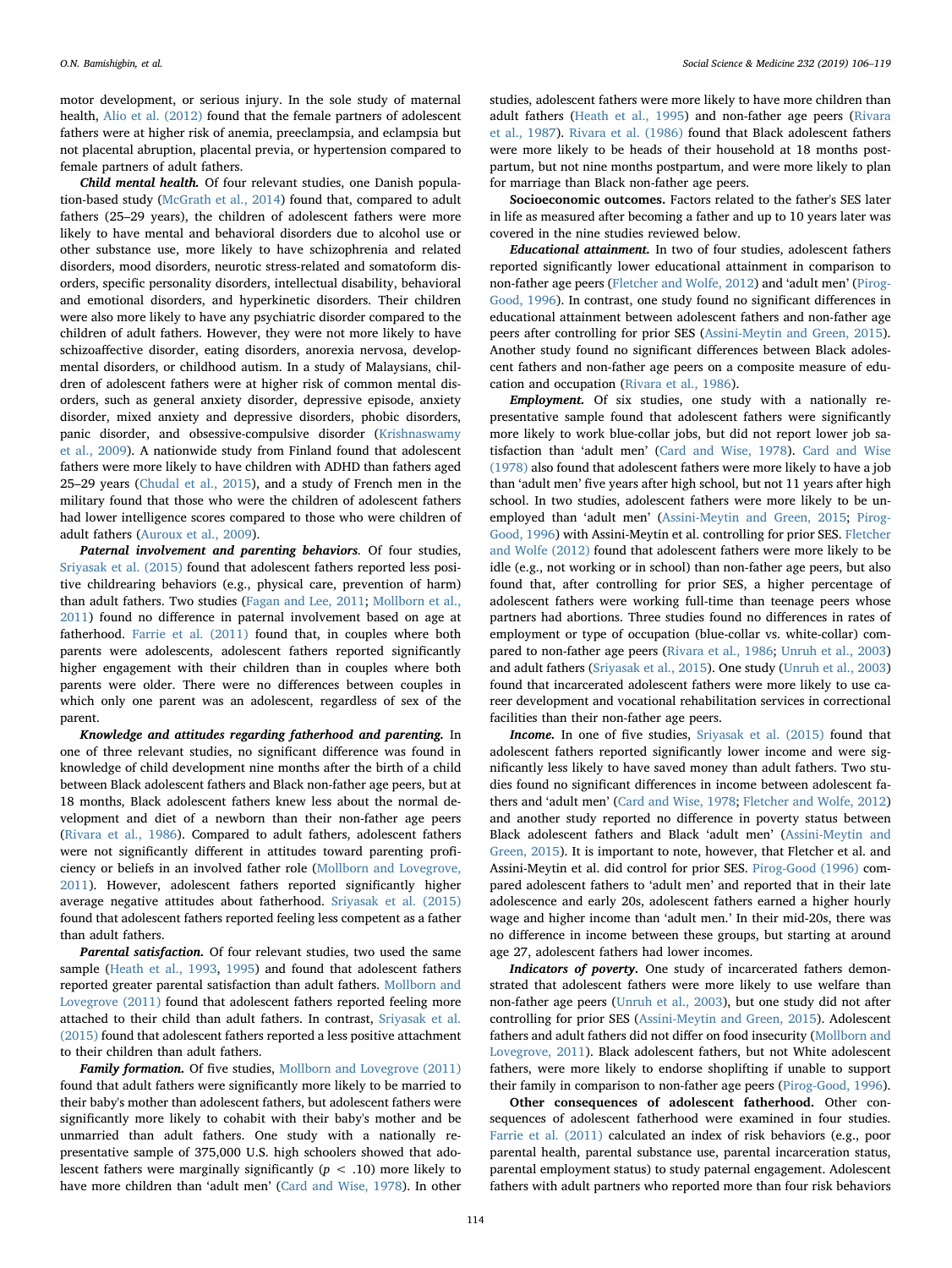also reported 57% fewer activities with their children compared to adult fathers with adult partners who also reported more than four risk behaviors. After having a child, adolescent fathers did not show a significant change in number of arrests compared to 'adult men' [\(Landers](#page-13-22) [et al., 2015](#page-13-22)). [Stouthamer-Loeber and Wei \(1998\)](#page-13-14) found that, in the first two years of fatherhood, adolescent fathers were more likely to engage in delinquent behaviors than 'adult men.' Adolescent fathers in juvenile detention facilities were significantly less likely to be recidivists 12 months later compared to juvenile non-fathers, but there was no significant difference at six months ([Unruh et al., 2003](#page-13-17)).

### 4. Discussion

This systematic review is based upon a model derived from Parke's systems view (1996), which posited that, in order to understand factors related to a father's involvement in their children's lives, attention must be paid to individual, familial, extra-familial, and cultural influences. This review extended Parke's systems view by (a) exploring how these influences predicted becoming an adolescent father and (b) investigating the contribution of paternal age to outcomes related to the father himself, the father's subsequent family, and the father's subsequent SES. This review examined research from the fields of medicine, developmental psychology, family psychology, clinical psychology, social work, public health, epidemiology, criminology, demography, and economics.

Antecedents. Regarding the 24 studies on antecedents of adolescent fatherhood, the most consistent evidence indicates that adolescents who come from single-parent homes, lower SES neighborhoods, and have parents with lower educational attainment and lower income are themselves more likely to become adolescent fathers than adolescents who do not come from those backgrounds. In addition, some evidence suggests that Black adolescents, and possibly Latino adolescents, are more likely to become adolescent fathers than are White adolescents, even after controlling for SES. These findings are concerning for many reasons, but in part because they could be a basis of stereotyping and discrimination.

Some evidence demonstrates that the adolescents who engage in more delinquent behavior and have lower academic competence, as well as those who have friends with the same characteristics, are more likely to become adolescent fathers. In addition, some evidence demonstrates that adolescent fathers are more likely to have parents who became parents during their own adolescence. Mixed evidence exists for an association between adolescent fatherhood and the other factors described in this review (i.e., siblings, parenting behaviors, maladaptive familial behaviors, aggressive or antisocial behaviors, self-esteem, risky sexual behaviors) with some studies yielding significant associations and others reporting null findings. Limited evidence exists for a relationship between adolescent depression and adolescent fatherhood and little research is available on the relationship between adolescent fatherhood and cultural influences and knowledge regarding sex and becoming an adolescent father.

Consequences. Regarding the 23 studies on the consequences of adolescent fatherhood, the most consistent evidence is that the babies of adolescent fathers are more likely to have adverse birth outcomes (e.g., low birth weight and pre-term birth) than the offspring of adult fathers, even after controlling for factors such as maternal and paternal education, income, and race/ethnicity). Consistent evidence also demonstrates that the children of adolescent fathers are at greater risk for psychological disorders than the children of adult fathers. Some evidence demonstrates that, in comparison to their peers who waited to have children, adolescent fathers have more children in their lifetime. Mixed evidence exists for an association between adolescent fatherhood and the father's own poor mental health, lower educational attainment, lower income, type of occupation (blue-collar vs. white-collar), and less paternal involvement, with some studies reporting significant associations, other studies reporting null findings, and some reporting

contradictory findings. Insufficient evidence exists to draw conclusions on the association between adolescent fatherhood and their substance  $11S<sub>P</sub>$ 

#### 4.1. Parke's systems view

Regarding antecedents, Parke's systems view (1996) performed well. Familial influences were the most consistent predictor of adolescent fatherhood but there was also consistent evidence that individual influences (e.g., delinquent behavior) and extra-familial influences (e.g., peer associations) predicted early entry into fatherhood. However, only two reviewed studies examined the associations between cultural influences and adolescent fatherhood. Regarding consequences, there was consistent evidence of the links between adolescent fatherhood and outcomes related to the child's physical and psychological health. It is critical to note that the studies focused on child's physical and psychological health typically compared adolescent fathers to fathers between the ages of 20 and 29. Future research should explore birth outcomes and child health in comparison to fathers over the age of 30 since they are more likely to have children with women over the age of 30, and thus more likely to have children that face adverse birth outcomes.

There was mixed evidence for outcomes related to the father's parenting behaviors, the father's SES, and limited evidence for outcomes related to the father himself. Future studies on the experiences of adolescent fathers can use Parke's model to investigate the role of cultural influences on becoming an adolescent father as well as how adolescent fatherhood affects the father himself.

Findings from this systematic review are important for better understanding adolescent fathers. Some research from this review shows that boys who become adolescent fathers are more likely to be Black or Latino and to have grown up in high-risk social environments, as previously theorized [\(Elster et al., 1987\)](#page-12-9). These environments are characterized by "single parent families and households that were financially and educationally disadvantaged" (p. 935). Outside the household, these adolescents also live in communities that suffer from high unemployment rates, poverty, and crime.

[Geronimus](#page-12-22)' (1992) research on weathering, the hypothesis that Black women's health declines at an earlier age due to socioeconomic disadvantage, racial discrimination, and high-effort coping required to endure marginalization and exclusion, may help to explain why lowincome and minority boys are at greater risk of becoming adolescent fathers. In interviews with a sample of low-income Black female teenagers, [Geronimus \(1996\)](#page-12-23) found that these adolescent females were more likely to have children at earlier ages because they expected poorer health earlier in their lives and shortened lifespans. Perhaps findings would be similar if a parallel study were conducted with adolescent fathers. Although the research on weathering has focused on Black women, it can equally be applied to low-income minority boys and men who are at greater risk of earlier death from homicide than White boys ([Singh and Yu, 1996](#page-13-36)) and greater risk of health problems compared to White men [\(Geronimus et al., 2006\)](#page-12-24). Similarly, the links between racism and poorer physical health in Black men has been previously explored [\(Williams, 1999](#page-13-37)). The weathering hypothesis should be tested in future research concerning adolescent fathers.

Adolescents who become adolescent fathers are negatively stereotyped as "super studs" or adolescents with low self-image and adolescent fathers are viewed as deadbeat dads or invisible fathers ([Gottfried,](#page-12-25) [2001\)](#page-12-25) but limited evidence in this review exists to support or refute these characterizations. More research is needed on adolescent fathers to explore whether these perceptions are accurate. Findings from this review, however, do show adolescent fathers tend to grow up in lowincome environments. Accordingly, perhaps it is appropriate to take a more compassionate view of adolescent fathers as individuals who face "limited education, family instability, and judgmental behavior on the parts of families, schools, or providers" [\(Joshi and Battle, 1990,](#page-13-38) p. 30).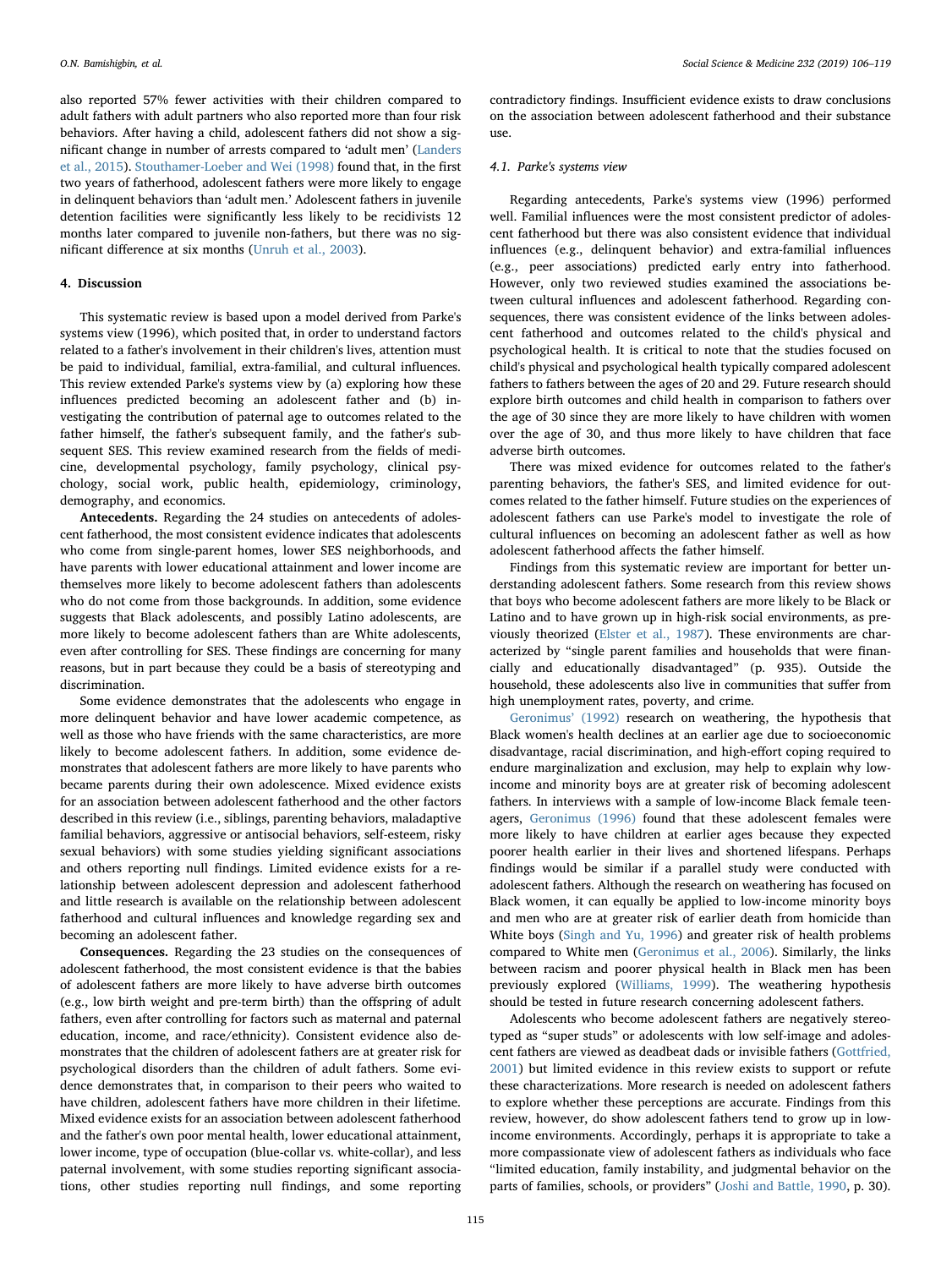Shifting the societal perspective of adolescent fathers to a less judgmental and more empathic view may facilitate better solutions to help address the many barriers fathers face as they transition from adolescence to adulthood.

#### 4.2. Strengths of literature

One strength of this literature is that many studies were prospective and longitudinal in design, which allows inferences based on temporal precedence. Several studies with nationally representative samples were included, which allows generalizable conclusions to be drawn about adolescent males and adolescent fathers across the U.S. In addition, several studies also either controlled for race and SES in statistical analyses or compared adolescent fathers to matched samples of nonfather age peers or adult fathers. Matched comparison groups and wellcontrolled statistical analyses were useful in drawing conclusions about the antecedents and consequences of adolescent fatherhood over and above the established relationship between adolescent fatherhood and race or SES. Another strength was the comparison groups, non-father age peers and adult fathers. When reviewing predictors of adolescent fatherhood, the comparison to non-father age peers allows the researchers to better determine what factors predict fatherhood at an earlier age. When exploring consequences, the comparison to adult fathers allows researchers to better understand the ways in which adolescent fathers and their families differ from older fathers and their families as a function of age.

Despite these strengths, there were several mixed or contradictory findings from the research on antecedents and consequences. These inconsistent findings may be a result of limitations that the next subsection elaborates.

## 4.3. Methodological limitations of the literature

Construct Definition and Measurement. One limitation is the conceptualization and measurement of certain constructs. For example, there are many ways to operationally define "parenting behaviors." In the studies reviewed, parenting behaviors were operationalized as parental discipline, communication, reinforcement, and parent-child relationship quality. These different ways of measuring parenting behaviors could explain why some relationships are significant and others are not. Certain aspects of parenting may be associated with teen parenting and further work in this area identifying specific aspects would be valuable for science and translation.

Another limitation related to measurement, identified through [SURE \(2018\)](#page-13-19), was that 11 of the 39 studies did not provide sufficient information on validity or reliability of the scales used for measurement. If scales are not valid or reliable, then significance and generalizability of the findings are extremely limited. Although these scales may be valid and reliable, the information was not provided in the published articles. Future researchers in this field should report evidence of scale validity and reliability.

Heterogeneity of Samples. Another potential limitation is the variability in age of the men who participated in these studies. Some studies investigated adolescent fathers while they were still adolescents (e.g., ages 17 to 19), some studies examined adolescent fathers a few years after they became fathers (e.g., ages 20 to 25), and other studies examined adolescent fathers much later in their lives (e.g., up until age 29). These men are still considered adolescent fathers because their partner had a child when the male was at most 19-years old, but differences that exist at certain phases of the father's life may not exist at other stages. For example, a study ([Pirog-Good, 1996\)](#page-13-35) that tested differences in income between adolescent fathers' and non-fathers' ages showed no significant differences between adolescent fathers and 'adult men' at age 22. However, at age 29, significant differences in income were apparent. Future research should attend closely to this issue of sample age.

Participant Bias and Characteristics. As identified from the [SURE](#page-13-19) [\(2018\)](#page-13-19) checklist, three major limitations were that only 22 studies discussed biases such as selection bias, only 17 studies discussed participant flow (although there were five cross-sectional studies for which this is not relevant), and only 26 of the 39 studies provided sufficient information (e.g., race/ethnicity, age, SES) regarding the characteristics of the participants. Each of these three limitations impacts the external validity of the results and findings are less generalizable. Future research in this area should attend to these issues and ensure that sufficient information about participants is provided either in-text or in a table.

Racial/Ethnic Issues. The racial/ethnic background of the different samples may also play a role in inconsistent findings. Certain factors that predict adolescent fatherhood among members of one racial/ethnic group may not predict fatherhood among members of another racial/ethnic group. For example, [Pirog-Good \(1995\)](#page-13-29) found that lower self-esteem predicted adolescent fatherhood among White adolescents but not Black adolescents. In the current review, many studies had diverse samples, but did not examine racial/ethnic differences, which may explain inconsistent or null findings. Future studies must attend closely to race and ethnicity, SES, as well as familial and cultural factors that may explain these findings.

Absence of research. Finally, some categories of antecedents (e.g., attitudes and knowledge about sex and cultural influences) and consequences (e.g., substance use) received very little investigation. Significantly more research is needed on these topics before conclusions can be drawn about their relationship to paternal age.

### 4.4. Conceptual limitations

Age of Literature. One major limitation of this literature is that 18 of the 39 studies were published prior to the year 2000, and eight studies were published between 2000 and 2009. This limitation is important because the rate of adolescent parenting has seen a substantial decrease since the early 1990s and even since the year 2000. The 2014 birth rate for adolescent parents (15–19) was 21 per 1000 births as compared to 48 per 1000 births in 2000, and a high of 62 per 1000 births in 1991 [\(Guttmacher Institute, 2004](#page-12-26)). Adolescent birthrates dropped the most for Black women with a decrease in 32% between 1990 and 2000 compared to 28% for Whites during that same time period. Some theorized contributors to this decline are that (a) adolescents are having less sexual intercourse, (b) adolescents are using more contraceptives and using them more effectively, and (c) pregnancy prevention television programs such as '16 and Pregnant' and 'Teen Mom' aimed at teens may be effective [\(Boonstra, 2014;](#page-12-27) [Kearney](#page-13-39) [and Levine, 2015\)](#page-13-39). The economy is also a potential contributor to decreases in adolescent birth rates. One study found that when one percent of the working-age population suffers job losses, the birth rate drops two percent ([Ananat et al., 2013](#page-12-28)), but this pattern held true only for Blacks, not Whites. This factor could partially explain why the adolescent birthrate dropped more significantly for Blacks than Whites as well. Considering the change in the rate of adolescent births, a more current and comprehensive assessment of adolescent fathers is warranted as the adolescent fathers of today may differ from the adolescent fathers of previous decades.

Another reason the age of the literature is important is because of the limitations reported in each of these studies. As identified in the SURE checklist (2018), only 29 of the studies reported limitations of the studies. Of the 10 remaining studies that either did not report limitations or limitations were unclear, eight of these studies were published prior to 2000. It is imperative that authors identify limitations of their studies so readers can accurately evaluate the quality and significance of the findings.

Homogeneity of Datasets. Another limitation is that several of the findings come from the same studies. Specifically, although 39 studies were reviewed in this systematic review, the studies reflect only 28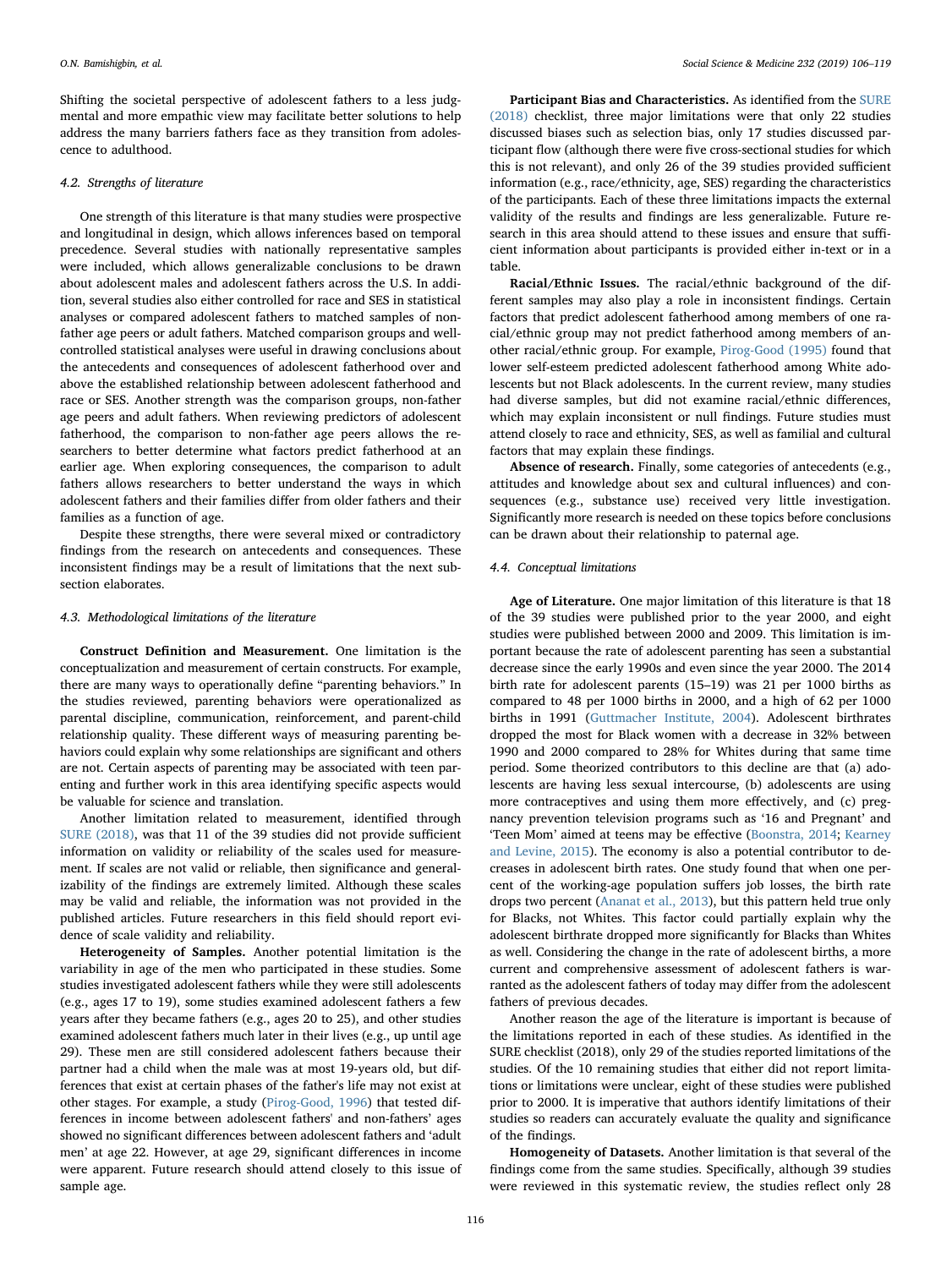distinct samples. More studies with large samples are needed to determine whether many of the findings regarding antecedents and consequences of adolescent fatherhood are replicable. In comparison to adolescent mothers, adolescent fathers are understudied and deserve increased attention and resources to assist them as they transition from adolescence to adulthood while also transitioning into fatherhood.

Limited Research on Consequences for Fathers. Another major limitation of this literature is that many findings of studies on consequences are focused primarily on outcomes related to the rest of the family and the father's SES, rather than on the father himself. Only two studies investigated the mental health of adolescent fathers, and only one study examined their substance use. Fathers' physical health also warrants investigation but was not investigated in a single study in this review. This factor is critical because consistent evidence demonstrated that the offspring of adolescent fathers are at greater risk for adverse birth outcomes and psychological disorders, after controlling for relevant factors such as maternal and paternal race, education, and income. Historically, paternal factors and characteristics have not been examined in the field of family research [\(Phares, 1992](#page-13-6); [Phares et al.,](#page-13-40) [2005\)](#page-13-40) because fathers were not viewed as important for children's development. Future research should explore paternal physical health and mental health, independently, as well as in relation to familial wellbeing.

## 4.5. Limitations of the systematic review

Of course, this systematic review is also not without its own limitations. One significant limitation is that this paper only focused on research studies published in peer-reviewed journals. As such, findings from this systematic review may suffer from publication bias. Another limitation of this study is that it only focuses on quantitative studies. Qualitative research is a valuable form of research and there is a considerable body of qualitative research on adolescent fathers. However, since this is the first systematic review of its kind, the authors wanted to focus on findings where statistically significant differences could be identified. A systematic review on the qualitative experience of adolescent fatherhood is also warranted. A third limitation is that this study did not examine the interaction between paternal age and romantic relationships between parents as they relate to outcomes for the child. A large body of research demonstrates that the romantic relationship between parents plays an important role in child development ([Lindsey](#page-13-41) [et al., 2009;](#page-13-41) [Reid and Crisafulli, 1990\)](#page-13-42), however, the goal of this paper was to examine adolescent fatherhood as a factor itself. Future research should examine paternal age, relationship quality, and child well-being. Another limitation of this systematic review lies in the framework chosen to guide this paper, Parke's systems view. While this framework adequately addresses individual and familial factors associated with fatherhood, the absence of structural level factors such as area-level SES or schooling quality impacts its ability to fully capture forces that may dictate who becomes an adolescent father, as well as the experience of fatherhood. The current paper does examine a structural level factor, neighborhood SES, but it is included under extra-familial influences. Parke's systems view could be strengthened by including structurallevel factors in the model.

## 4.6. Future research

Despite these limitations, findings from this review can set the stage for future research on this important topic. More research is needed to understand possible mechanisms for the associations between adolescent fatherhood, adverse birth outcomes and psychological disorders in children. Researchers have examined possible mechanisms for the consistent relationships of advanced paternal age  $(> 45)$  and adverse birth outcomes [\(Bray et al., 2006;](#page-12-29) [Yang et al., 2007\)](#page-13-43) and psychological and developmental disorders in children ([Croen et al., 2007;](#page-12-30) [Zammit](#page-13-44) et [al., 2003](#page-13-44)), such as sperm volume, motility, and morphology [\(Kidd](#page-13-45)

[et al., 2001\)](#page-13-45); telomere length, a measure of biological aging, ([Wiener-](#page-13-46)[Megnazi et al., 2012\)](#page-13-46); and paternal health behaviors such as alcohol use and smoking [\(Savitz et al., 1991\)](#page-13-47). Now that similar associations between younger paternal age and adverse birth outcomes have been demonstrated, explanatory pathways require study. One potential pathway could be neighborhood environment as previous research shows that mothers from more disadvantaged neighborhoods are at greater risk of pre-term birth and low birth weight than mothers from less disadvantaged neighborhoods [\(Ncube et al., 2016](#page-13-48)). Another potential pathway could be stress. Research indicates that greater psychological stress is associated with worse sperm quality [\(Fenster et al.,](#page-12-31) [1997;](#page-12-31) [Gollenberg et al., 2010\)](#page-12-32). As this systematic review has shown, adolescent fathers are more likely to come from low-SES backgrounds; perhaps the stress associated with low-SES backgrounds affects their sperm quality. More in-depth research on adolescent fathers and their children is needed to understand how biopsychosocial factors contribute to these health disparities and more theory and empirical research would be useful on this topic.

Future research should also address the fact that adolescent fathers do not have complete reproductive responsibility. An adolescent male may impregnate a partner; however, having an abortion or keeping the baby is, legally, the mother's decision. An incomplete picture of the adolescent males at risk might result. The only difference between the adolescent father and the adolescent male whose partner had an abortion is a decision that can be out of the father's control. In this review, only one study ([Fletcher and Wolfe, 2012\)](#page-12-13) compared adolescent fathers to adolescents whose partners had abortions and adolescents whose partners had miscarriages. Future studies should investigate differences between adolescent fathers and adolescents who have ever gotten someone pregnant, although identifying them might be difficult. By investigating this distinction, interventions could help adolescent fathers and adolescent males at risk of becoming fathers while still adolescents.

## 4.7. Implications

Findings from this review may have implications for better understanding how adolescent mothers and fathers differ as well as for the development of interventions to assist adolescent fathers. Several systematic reviews of the antecedents and consequences of adolescent motherhood have previously been conducted. Some findings from these systematic reviews bear similarities to the current review's findings on the antecedents and consequences of adolescent fatherhood. Specifically, low SES ([Imamura et al., 2007](#page-13-1); [Rigsby et al., 1998](#page-13-0)) and lower academic competence [\(Imamura et al., 2007;](#page-13-1) [Maravilla et al.,](#page-13-49) [2017\)](#page-13-49) predicted adolescent motherhood, and, younger maternal age was associated with an increased risk of preterm delivery [\(Scholl et al.,](#page-13-2) [1994\)](#page-13-2).

There were differences in some antecedents of adolescent parenthood when comparing mothers and fathers. One systematic review on mothers showed consistent associations between maltreatment (e.g., sexual, physical, emotional abuse) and adolescent motherhood [\(Blinn-](#page-12-0)[Pike et al., 2002](#page-12-0)). In comparison, the current review only had one study on maltreatment and adolescent fatherhood and found no association. A meta-analysis of 26 studies found that less contraceptive use, greater depression, and a history of abortion were significant predictors of adolescent motherhood [\(Maravilla et al., 2017](#page-13-49)). In the current review, however, only a single study examined an association between contraceptive use and adolescent fatherhood, only one out of four studies supported an association between depression and adolescent fatherhood, and no study in the current review explored history of a female partner's abortions. Much more research needs to be conducted on adolescent fatherhood to be able to adequately compare findings to the literature on adolescent motherhood, however, understanding similarities and differences may be important for the development of interventions to assist adolescents at-risk for adolescent fatherhood.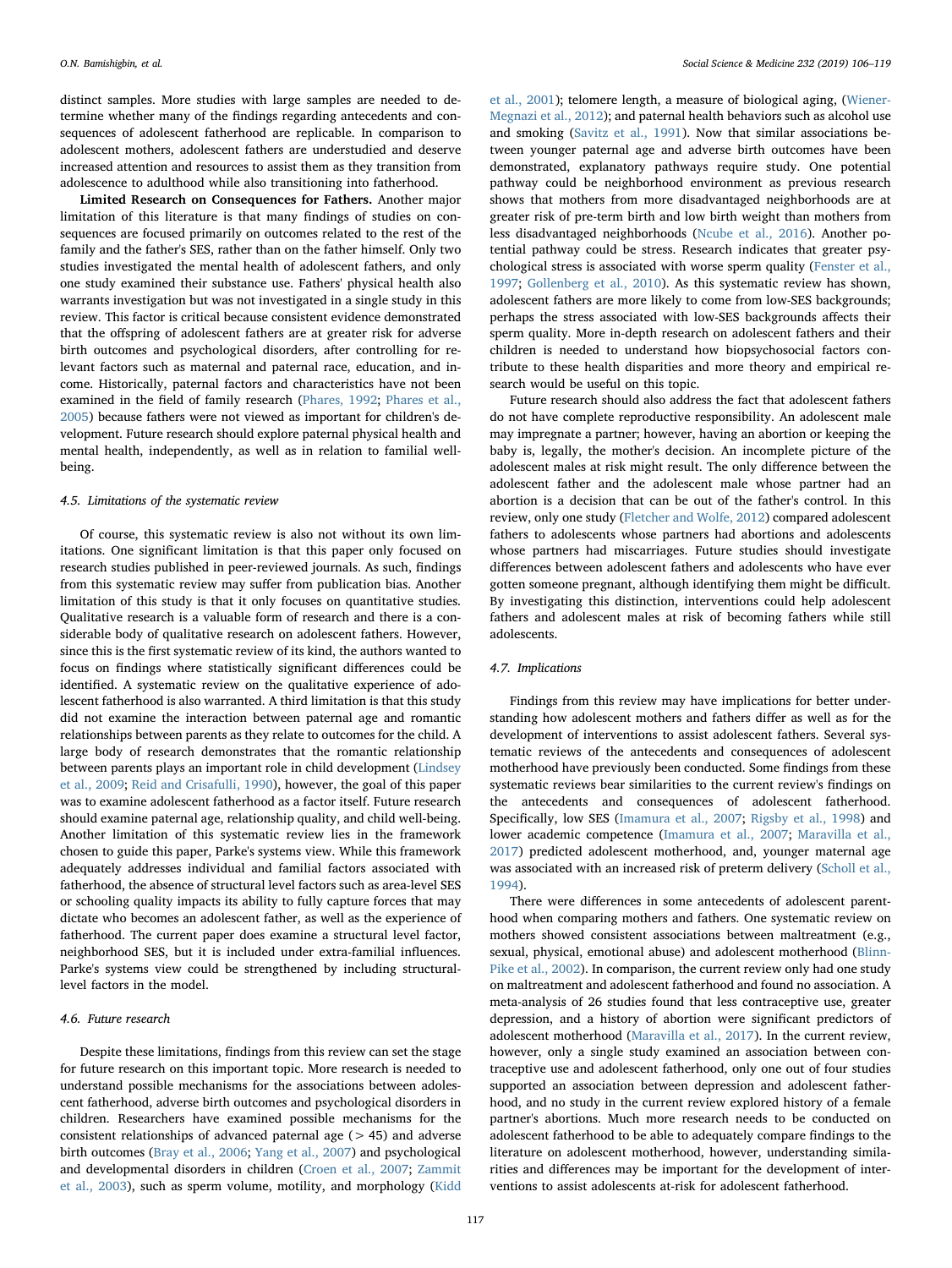Certain sex education interventions may not be effective in decreasing adolescent fatherhood. Indeed, a systematic review of 26 randomized controlled trials found that sex education interventions, which typically feature information about contraception, pregnancy, and the risks early sexual intercourse, did not delay the initiation of sexual intercourse or improve use of birth control ([DiCenso et al.,](#page-12-2) [2002\)](#page-12-2). Actually, in four abstinence-only programs (which teach teenagers to refrain from sexual contact until marriage) and one schoolbased sex education program, there was a significant increase in reported pregnancies in the female partners of adolescent males. These programs may not be effective because these adolescents are facing serious socioeconomic disadvantage and until social barriers are addressed through comprehensive occupational, vocational, and financial resources, limited change in the rate of fatherhood is likely. Future interventions focused on adolescent fathers and mothers must address these systemic barriers as previously suggested by [King \(2017\).](#page-13-50)

To our knowledge, only two interventions have been tested for adolescent fathers and both focused on parenting [\(Fagan, 2008;](#page-12-33) [Mazza,](#page-13-51) [2002\)](#page-13-51). Both interventions included parenting classes and both were successful in increasing adolescent fathers' involvement and use of more positive parenting behaviors. [Mazza \(2002\)](#page-13-51) also included a component in which adolescent fathers met with social workers who addressed their life needs and found that these fathers made significant gains in their employment and vocational planning. [Joshi and Battle](#page-13-38) [\(1990\)](#page-13-38) recommended interventions for adolescent fathers that focus on their financial, educational, and occupational needs and suggest schools as sites for interventions.

#### 5. Conclusions

In conclusion, findings from this systematic review demonstrate that adolescent males who became adolescent fathers tend to be from lowincome backgrounds and neighborhoods, and as fathers, their offspring are at risk for adverse birth outcomes and mental health problems. However, with more recent high-quality research on adolescent males and adolescent fathers and the development of interventions and policies to address the needs of at-risk adolescents and adolescent fathers, steps can be taken to improve the lives of adolescent fathers and the lives of their families.

#### Acknowledgments

This research was supported by the Eugene V. Cota-Robles fellowship. We thank the undergraduate research assistants, Alexa N. Lucas, B.A., Kristina Phan, B.A., Alexis O. Umoye, B.A., and Rachel Verhagen without whose work this paper would not have been possible.

#### Appendix A. Supplementary data

Supplementary data to this article can be found online at [https://](https://doi.org/10.1016/j.socscimed.2019.04.031) [doi.org/10.1016/j.socscimed.2019.04.031](https://doi.org/10.1016/j.socscimed.2019.04.031).

#### References

<span id="page-12-34"></span>. article reports study in the review

- <span id="page-12-7"></span>[\\*A](#page-12-34)bel, E.L., Kruger, M., Burd, L., 2002. Effects of maternal and paternal age on Caucasian and Native American preterm births and birth weights. Am. J. Perinatol. 19 (01), 049–054. [https://doi.org/10.1055/s-2002-20173.](https://doi.org/10.1055/s-2002-20173)
- <span id="page-12-17"></span>[\\*A](#page-12-34)lio, A.P., Salihu, H.M., McIntosh, C., August, E.M., Weldeselasse, H., Sanchez, E., Mbah, A.K., 2012. The effect of paternal age on fetal birth outcomes. Am. J. Men's Health 6 (5), 427–435. [https://doi.org/10.1177/1557988312440718.](https://doi.org/10.1177/1557988312440718)
- <span id="page-12-18"></span>American Academy of Pediatrics, 2006. The APGAR score. Pediatrics 6 (4), 220–223. [https://doi.org/10.1542/peds.2006-0325.](https://doi.org/10.1542/peds.2006-0325)
- <span id="page-12-28"></span>[Ananat, E.O., Gassman-Pines, A., Gibson-Davis, C., 2013. Community-wide job loss and](http://refhub.elsevier.com/S0277-9536(19)30231-X/sref4) [teenage fertility: evidence from North Carolina. Demography 50 \(6\), 2151](http://refhub.elsevier.com/S0277-9536(19)30231-X/sref4)–2171.
- <span id="page-12-15"></span>[\\*A](#page-12-34)ssini-Meytin, L.C., Green, K.M., 2015. Long-term consequences of adolescent parenthood among African-American urban youth: a propensity score matching approach. J. Adolesc. Health 56 (5), 529–535. [https://doi.org/10.1016/j.jadohealth.2015.01.](https://doi.org/10.1016/j.jadohealth.2015.01.005) [005](https://doi.org/10.1016/j.jadohealth.2015.01.005).
- <span id="page-12-20"></span>[\\*A](#page-12-34)uroux, M., Volteau, M., Ducot, B., Wack, T., Letierce, A., Meyer, L., Mayaux, M.J., 2009. Progeny's mental aptitudes in man: relationship with parental age at conception and with some environmental factors. Comptes Rendus Biol. 332 (7), 603–612. <https://doi.org/10.1016/j.crvi.2009.02.008>.
- <span id="page-12-3"></span>[Bamishigbin, O.N., 2017. The Antecedents and Consequences of Adolescent Fatherhood](http://refhub.elsevier.com/S0277-9536(19)30231-X/sref7) [in Black Males. Unpublished doctoral dissertation\). University of California, Los](http://refhub.elsevier.com/S0277-9536(19)30231-X/sref7) [Angeles, Westwood, CA.](http://refhub.elsevier.com/S0277-9536(19)30231-X/sref7)
- <span id="page-12-4"></span>Belle, G.V., Millard, S.P., 2002. STRUTS: Statistical Rules of Thumb. Retrieved from. [http://www.nrcse.washington.edu/research/struts/chapter2.pdf.](http://www.nrcse.washington.edu/research/struts/chapter2.pdf)
- <span id="page-12-1"></span>Bennett, S.E., Assefi, N.P., 2005. School-based teenage pregnancy prevention programs: a systematic review of randomized controlled trials. J. Adolesc. Health 36 (1), 72–81. [https://doi.org/10.1016/j.jadohealth.2003.11.097.](https://doi.org/10.1016/j.jadohealth.2003.11.097)
- <span id="page-12-12"></span>Biello, K.B., Sipsma, H.L., Kershaw, T., 2010. \* . Effect of teenage parenthood on mental health trajectories: does sex matter? Am. J. Epidemiol. 172 (3), 279–287. [https://doi.](https://doi.org/10.1093/aje/kwq128) [org/10.1093/aje/kwq128](https://doi.org/10.1093/aje/kwq128).
- <span id="page-12-0"></span>Blinn-Pike, L., Berger, T., Dixon, D., Kuschel, D., Kaplan, M., 2002. Is there a causal link between maltreatment and adolescent pregnancy? A literature review. Perspect. Sex. Reprod. Health 34 (2), 68–75. [https://doi.org/10.2307/3030209.](https://doi.org/10.2307/3030209)
- <span id="page-12-27"></span>Boonstra, 2014. What is behind the declines in teen pregnancy rates? Guttmacher Policy Rev. 17 (3), 15–21. Retrieved from. [https://www.guttmacher.org/gpr/2014/09/](https://www.guttmacher.org/gpr/2014/09/what-behind-declines-teen-pregnancy-rates) [what-behind-declines-teen-pregnancy-rates](https://www.guttmacher.org/gpr/2014/09/what-behind-declines-teen-pregnancy-rates).
- <span id="page-12-29"></span>Bray, I., Gunnell, D., Smith, G.D., 2006. Advanced paternal age: how old is too old? J. Epidemiol. Community Health 60 (10), 851–853. [https://doi.org/10.1136/jech.](https://doi.org/10.1136/jech.2005.045179) [2005.045179](https://doi.org/10.1136/jech.2005.045179).
- <span id="page-12-14"></span>[\\*C](#page-12-34)ampa, M.I., Eckenrode, J.J., 2006. Pathways to intergenerational adolescent childbearing in a high-risk Sample. J. Marriage Fam. 68 (3), 558–572. [https://doi.org/10.](https://doi.org/10.1111/j.1741-3737.2006.00275.x) [1111/j.1741-3737.2006.00275.x](https://doi.org/10.1111/j.1741-3737.2006.00275.x).
- <span id="page-12-8"></span>[\\*C](#page-12-34)ard, J.J., Wise, L.L., 1978. Teenage mothers and teenage fathers: the impact of early childbearing on the parents' personal and professional lives. Fam. Plan. Perspect. 10 (4), 199–205. <https://doi.org/10.2307/2134267>.
- <span id="page-12-6"></span>[\\*C](#page-12-34)hen, X.K., Wen, S.W., Krewski, D., Fleming, N., Yang, Q., Walker, M.C., 2008. Paternal age and adverse birth outcomes: teenager or  $40 +$ , who is at risk? Hum. Reprod. 23 (6), 1290–1296. <https://doi.org/10.1093/humrep/dem403>.
- <span id="page-12-19"></span>[\\*C](#page-12-34)hudal, R., Joelsson, P., Gyllenberg, D., Lehti, V., Leivonen, S., Hinkka-Yli-Salomäki, S., ... Sourander, A., 2015. Parental age and the risk of attention-deficit/hyperactivity disorder: a nationwide, population-based cohort study. J. Am. Acad. Child Adolesc. Psychiatry 54 (6), 487–494. [https://doi.org/10.1186/1471](https://doi.org/10.1186/147124311091 21159164)–2431–10–91 21159164.
- <span id="page-12-30"></span>Croen, L.A., Najjar, D.V., Fireman, B., Grether, J.K., 2007. Maternal and paternal age and risk of autism spectrum disorders. Arch. Pediatr. Adolesc. Med. 161 (4), 334–340. <https://doi.org/10.1001/archpedi.161.4.334>.
- <span id="page-12-16"></span>[\\*D](#page-12-34)earden, K., Hale, C., Alvarez, J., 1992. The educational antecedents of teen fatherhood. Br. J. Educ. Psychol. 62 (1), 139–147. [https://doi.org/10.1111/j.2044-8279.1992.](https://doi.org/10.1111/j.2044-8279.1992.tb01007.x) [tb01007.x](https://doi.org/10.1111/j.2044-8279.1992.tb01007.x).
- <span id="page-12-10"></span>[\\*D](#page-12-34)earden, K.A., Hale, C.B., Woolley, T., 1995. The antecedents of teen fatherhood: a retrospective case-control study of Great Britain youth. Am. J. Public Health 85 (4), 551–554. [https://doi.org/10.2105/AJPH.85.4.551.](https://doi.org/10.2105/AJPH.85.4.551)
- <span id="page-12-2"></span>DiCenso, A., Guyatt, G., Willan, A., Griffith, L., 2002. Interventions to reduce unintended pregnancies among adolescents: systematic review of randomised controlled trials. BMJ 324 (7351), 1426. [https://doi.org/10.1136/bmj.324.7351.1426.](https://doi.org/10.1136/bmj.324.7351.1426)
- <span id="page-12-9"></span>[\\*E](#page-12-34)lster, A.B., Lamb, M.E., Tavare, J., 1987. Association between behavioral and school problems and fatherhood in a national sample of adolescent youths. J. Pediatr. 111 (6 Pt 1), 932–936. [https://doi.org/10.1016/S0022-3476\(87\)80222-6](https://doi.org/10.1016/S0022-3476(87)80222-6).
- <span id="page-12-33"></span>Fagan, J., 2008. Randomized study of a prebirth coparenting intervention with adolescent and young fathers. Fam. Relat. 57 (3), 309–323. [https://doi.org/10.1111/j.1741-](https://doi.org/10.1111/j.1741-3729.2008.00502.x) 3729.2008.00502.x
- <span id="page-12-21"></span>[\\*F](#page-12-34)agan, J., Lee, Y., 2011. Do coparenting and social support have a greater effect on adolescent fathers than adult fathers? Fam. Relat.: An Interdisciplinary Journal of Applied Family Studies 60 (3), 247–258. [https://doi.org/10.1111/j.1741-3729.2011.](https://doi.org/10.1111/j.1741-3729.2011.00651.x) [00651.x.](https://doi.org/10.1111/j.1741-3729.2011.00651.x)
- <span id="page-12-5"></span>[\\*F](#page-12-34)agot, B.I., Pears, K.C., Capaldi, D.M., Crosby, L., Leve, C.S., 1998. Becoming an adolescent father: precursors and parenting. Dev. Psychol. 34 (6), 1209–1219. [https://](https://doi.org/10.1037/0012-1649.34.6.1209) [doi.org/10.1037/0012-1649.34.6.1209](https://doi.org/10.1037/0012-1649.34.6.1209).
- <span id="page-12-11"></span>[\\*F](#page-12-34)arrie, D., Lee, Y., Fagan, J., 2011. The effect of cumulative risk on paternal engagement: examining differences among adolescent and older couples. Youth Soc. 43 (1), 90–117. <https://doi.org/10.1177/0044118X09351282>.
- <span id="page-12-31"></span>Fenster, L., Katz, D.F., Wyrobek, A.J., Pieper, C., Rempel, D.M., Oman, D., Swan, S.H., 1997. Effects of psychological stress on human semen quality. J. Androl. 18 (2), 194–202. [https://doi.org/10.1002/j.1939-4640.1997.tb01900.x.](https://doi.org/10.1002/j.1939-4640.1997.tb01900.x)
- <span id="page-12-13"></span>[\\*F](#page-12-34)letcher, J.M., Wolfe, B.L., 2012. The effects of teenage fatherhood on young adult outcomes. Econ. Inq. 50 (1), 182–201. [https://doi.org/10.1111/j.1465-7295.2011.](https://doi.org/10.1111/j.1465-7295.2011.00372.x) [00372.x.](https://doi.org/10.1111/j.1465-7295.2011.00372.x)
- <span id="page-12-22"></span>[Geronimus, A.T., 1992. The weathering hypothesis and the health of African-American](http://refhub.elsevier.com/S0277-9536(19)30231-X/sref29) [women and infants: evidence and speculations. Ethn. Dis. 2 \(3\), 207](http://refhub.elsevier.com/S0277-9536(19)30231-X/sref29)–221.
- <span id="page-12-23"></span>Geronimus, A.T., 1996. What teen mothers know. Hum. Nat. 7 (4), 323–352. [https://doi.](https://doi.org/10.1007/BF02732898) [org/10.1007/BF02732898](https://doi.org/10.1007/BF02732898).
- <span id="page-12-24"></span>Geronimus, A.T., Hicken, M., Keene, D., Bound, J., 2006. "Weathering" and age patterns of allostatic load scores among blacks and whites in the United States. Am. J. Public Health 96 (5), 826–833. [https://doi.org/10.2105/AJPH.2004.060749.](https://doi.org/10.2105/AJPH.2004.060749)
- <span id="page-12-32"></span>Gollenberg, A.L., Liu, F., Brazil, C., Drobnis, E.Z., Guzick, D., Overstreet, J.W., et al., 2010. Semen quality in fertile men in relation to psychosocial stress. Fertil. Steril. 93 (4), 1104–1111. [https://doi.org/10.1016/j.fertnstert.2008.12.018.](https://doi.org/10.1016/j.fertnstert.2008.12.018)
- <span id="page-12-25"></span>Gottfried, T., 2001. Teen Fathers Today. Brookfi[eld. Twenty-First Century Books,](http://refhub.elsevier.com/S0277-9536(19)30231-X/sref33) [Connecticut](http://refhub.elsevier.com/S0277-9536(19)30231-X/sref33).
- <span id="page-12-26"></span>Guttmacher Institute, 2004. U.S. Teenage Pregnancy Statistics: Overall Trends by Race, Ethnicity, and State-By-State Information. Retrieved from. [https://www.](https://www.guttmacher.org/sites/default/files/pdfs/pubs/state_pregnancy_trends.pdf) guttmacher.org/sites/default/fi[les/pdfs/pubs/state\\_pregnancy\\_trends.pdf.](https://www.guttmacher.org/sites/default/files/pdfs/pubs/state_pregnancy_trends.pdf)